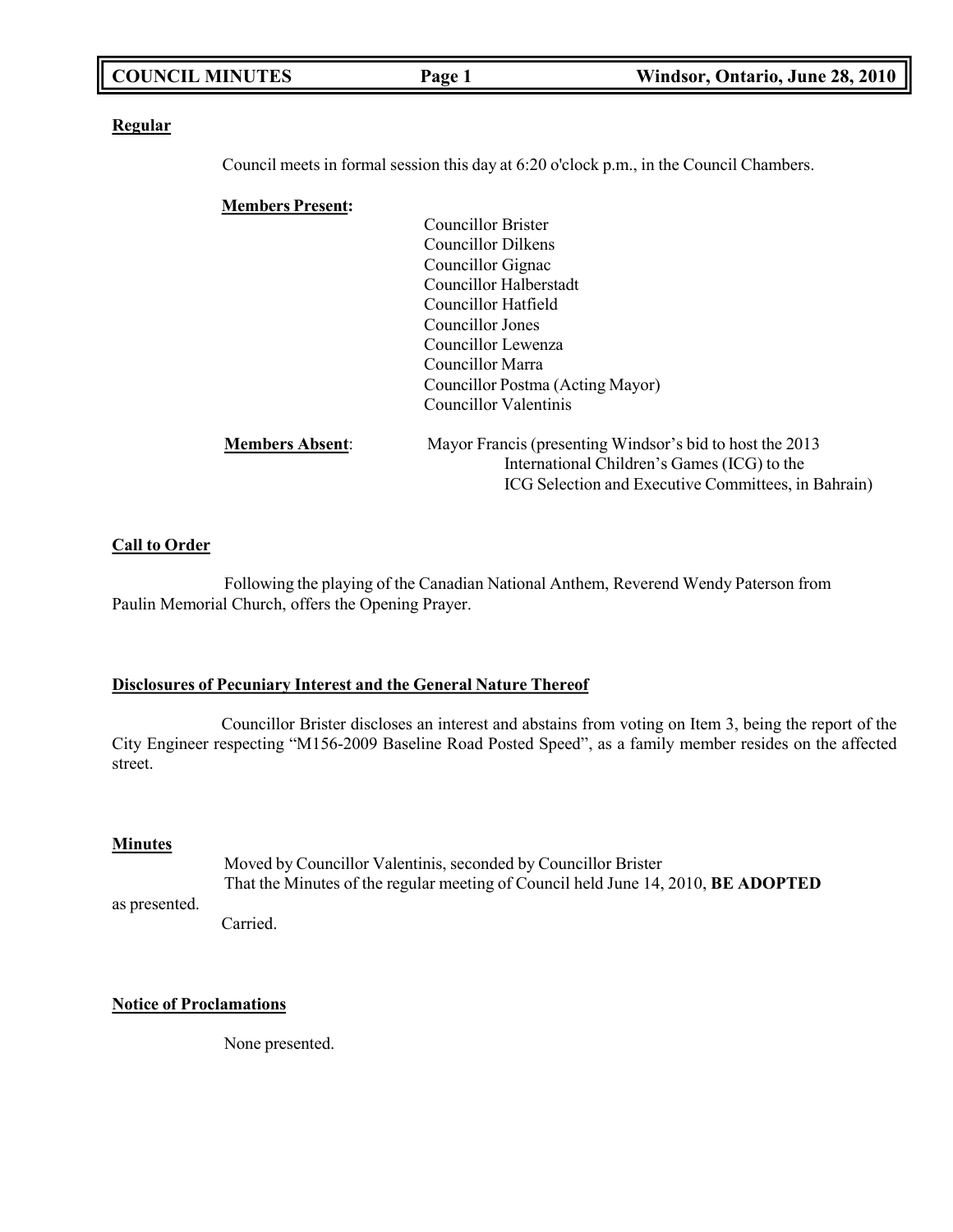# **COUNCIL MINUTES Page 2 June 28, 2010**

#### **Committee of the Whole**

Moved by Councillor Dilkens, seconded by Councillor Gignac,

That Council do now rise and move into Committee of the Whole with the Acting Mayor presiding for the purpose of dealing with:

- (a) communication items;
- (b) consent agenda;
- (c) hearing requests for deferrals or referrals of any items of business;
- (d) hearing presentations and delegations;
- (e) consideration of business items;
- (f) consideration of Committee reports:
	- (i) **Report of Special In-Camera Meeting or other Committee as may be held prior to Council** (if scheduled);
	- (ii) **Report No. 282 of the Windsor Heritage Committee** of its meeting held May 12, 2010;
	- (iii) **Report No. 283 of the Windsor Heritage Committee** of its meeting held June 9, 2010;
	- (iv) **Report No. 284 of the Windsor Heritage Committee** of its meeting held June 9, 2010; and
	- (v) **Report No. 285 of the Windsor Heritage Committee** of its meeting held June 9, 2010.
- (g) consideration of by-laws 103-2010 through 111-2010 (inclusive).

Carried.

### **Communications**

Moved by Councillor Halberstadt, seconded by Councillor Hatfield,

**M178–2010** That the following Communication Items 1 to 12, 14 to 21 and 23 to 28 inclusive, as set forth in the Council Agenda **BE REFERRED** as noted; that the minutes of the Transit Windsor Board of Directors and Windsor Chartabus Inc., of their meetings held June 16, 2010 **BE ADOPTED**; and Communication No. 13 and Communication No. 22 which are dealt with as follows:

### **Communication No. 13:**

## Moved by Councillor Gignac, seconded by Councillor Hatfield,

**M179-2010** That the City of Windsor **CONTRIBUTE** \$10,000 to the "MMS (Municipal Maintenance Standards) Litigation Fund" in support of the Ontario Good Roads Association's intention to file notice with the Superior Court on behalf of its municipal members, to oppose an application to have the Minimum Maintenance Standards declared null and void.

Carried.

**AL2010**

## **Communication No.22:**

Moved by Councillor Marra, seconded by Councillor Lewenza, **M180-2010** That Communication No. 22 from the June 28, 2010 meeting of Council, authored by the Chief Building Official respecting "M383-2008 – Amica at Windsor – 4909 Riverside Drive E." **BE DEALT WITH** at the "request for deferrals" stage of the meeting. Carried.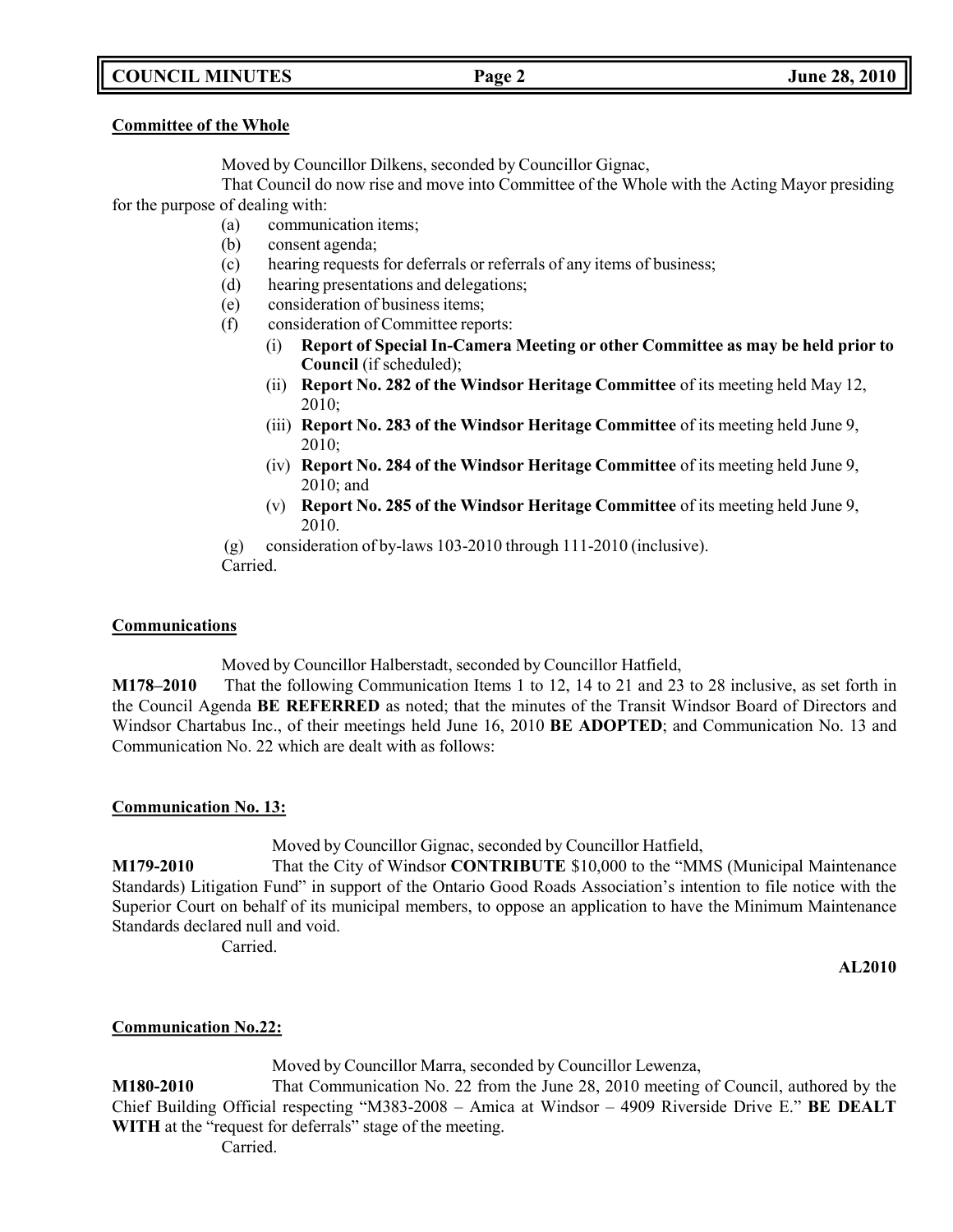# **COUNCIL MINUTES Page 3 June 28, 2010**

**AS/9844**

| <b>Item</b>    | From                                                 | <b>Description</b>                                                                                                                                                                                                                                                                            |
|----------------|------------------------------------------------------|-----------------------------------------------------------------------------------------------------------------------------------------------------------------------------------------------------------------------------------------------------------------------------------------------|
| $\mathbf{1}$   | Office of the Premier of<br>Ontario                  | More Ontario Children in Full-Day Kindergarten<br><b>Community Development &amp; Health Commissioner</b><br>Note & File<br><b>SSC/6751</b>                                                                                                                                                    |
| $\overline{2}$ | Ministry of Transportation                           | City of Windsor - Connecting Link Funding Request<br><b>City Engineer</b><br><b>Executive Director of Operations</b><br><b>City Treasurer</b><br>Note & File<br><b>SW2010</b>                                                                                                                 |
| $\overline{3}$ | Ministry of Training,<br>Colleges and Universities   | Minor Modifications Being Made to the Second Career Program<br><b>Community Development &amp; Health Commissioner</b><br>Note & File<br>GP2010                                                                                                                                                |
| $\overline{4}$ | Ministry of the<br>Environment                       | Finalized Regulations Regarding the Development and Implementation<br>of Source Protection Plans Under the Clean Water Act, 2006<br><b>City Engineer</b><br><b>Manager of Environmental Services</b><br><b>City Planner</b><br><b>Windsor Utilities Commission</b><br>Note & File<br>EI/10108 |
| 5              | Federation of Canadian<br>Municipalities (FCM)       | City of Windsor - Resolution Update: Emerging Concerns in<br><b>Conventional Print Media</b><br>Note & File<br><b>MMF2010</b>                                                                                                                                                                 |
| 6              | Association of<br>Municipalities of Ontario<br>(AMO) | Task Force Continues Partnership Building<br>Note & File<br><b>MMA2010</b>                                                                                                                                                                                                                    |
| $\tau$         | Association of<br>Municipalities of Ontario<br>(AMO) | Timely Martin Prosperity Institute Study Assists in Ongoing Debate on<br>the Impact of Implementing the AODA<br>A/Diversity & Accessibility Officer<br>Note & File<br><b>MMA2010</b>                                                                                                          |
| 8              | Association of<br>Municipalities of Ontario<br>(AMO) | <b>Update on MHSW Negotiations</b><br><b>City Engineer</b><br>Note & File<br><b>MMA2010</b>                                                                                                                                                                                                   |
| 9              | Association of<br>Municipalities of Ontario<br>(AMO) | Long Awaited Provincial Affordable Housing Policy Not Ready to Go<br>Until Fall 2010<br><b>Community Development &amp; Health Commissioner</b><br><b>Executive Director of Housing &amp; Children's Services</b><br>Note & File<br>GH/6905                                                    |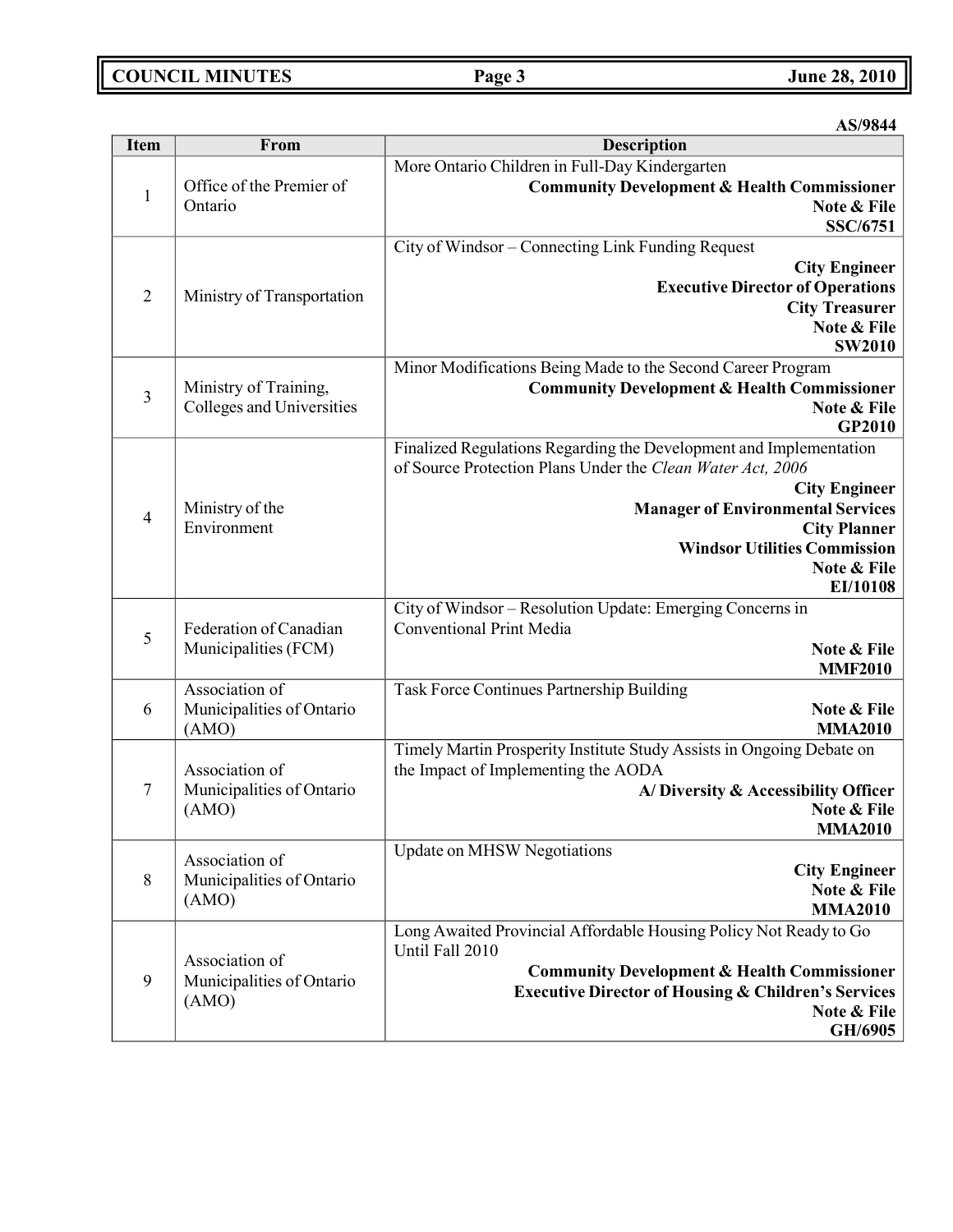**COUNCIL MINUTES Page 4 June 28, 2010**

| 10 | Ontario Municipal Board<br>(OMB)                | Decision/Order of the Board regarding the appeal of the Corporation of<br>the Town of LaSalle, Anna Lynn Meloche and Nancy Pancheshan, under<br>the Planning Act, R.S.O. 1990 regarding proposed Official Plan<br>Amendment No. 67 and By-Law 232-2007<br><b>City Planner</b><br>Chief Building Official & Executive Director of Building<br><b>City Solicitor</b><br><b>Zoning Clerk</b><br>Note & File<br>ZO/7802 |
|----|-------------------------------------------------|---------------------------------------------------------------------------------------------------------------------------------------------------------------------------------------------------------------------------------------------------------------------------------------------------------------------------------------------------------------------------------------------------------------------|
| 11 | <b>Muscular Dystrophy</b><br>Canada             | Letter of Thanks to Windsor Professional Fire Fighters Association for<br><b>Fundraising and Donations</b><br>Note & File<br><b>APR2010</b>                                                                                                                                                                                                                                                                         |
| 12 | <b>Windsor Utilities</b><br>Commission          | Council Question CQ43-2009 Council Meeting May 2009 re: Water Rate<br>Assistance Program (WRAP)<br>Note & File<br><b>MU2010</b>                                                                                                                                                                                                                                                                                     |
| 13 | <b>Ontario Good Roads</b><br>Association (OGRA) | Request for Donation in Support of the Minimum Maintenance Standards<br>(MMS) Litigation Fund<br><b>COUNCIL DIRECTION REQUESTED</b><br><b>City Engineer</b><br><b>Executive Director of Operations</b><br><b>City Solicitor</b><br><b>Chief Financial Officer &amp; City Treasurer</b><br>AL2010                                                                                                                    |
| 14 | Community Organizer,<br>Pathway to Potential    | Poverty Reduction Roundtable Co-Chair - Call for Applications<br><b>Community Development &amp; Health Commissioner</b><br>Note & File<br>SS/10488                                                                                                                                                                                                                                                                  |
| 15 | Federation of Canadian<br>Municipalities        | Pests and Urban Forests Work Group/Cities of Migration Conference,<br>October 3-4, 2010<br><b>Executive Director of Parks &amp; Facilities</b><br>Note & File<br><b>SR2010</b>                                                                                                                                                                                                                                      |
| 16 | <b>Community Living Essex</b><br>County         | City of Windsor's Housing and Children's Services Department recipient<br>of Community Inclusion Award<br><b>Community Development &amp; Health Commissioner</b><br>Note & File<br><b>SS2010</b>                                                                                                                                                                                                                    |
| 17 | Transit Windsor Board of<br>Directors           | Minutes of the Transit Windsor Board of Directors meeting held June 16,<br>2010 and the minutes of the Windsor Chartabus Inc. meeting held June<br>16, 2010<br><b>TO BE ADOPTED</b><br><b>MB2010</b>                                                                                                                                                                                                                |
| 18 | <b>Ontario Realty Corporation</b>               | Potentially Surplus Provincial Property<br><b>City Solicitor</b><br>Note & File<br><b>APM2010</b>                                                                                                                                                                                                                                                                                                                   |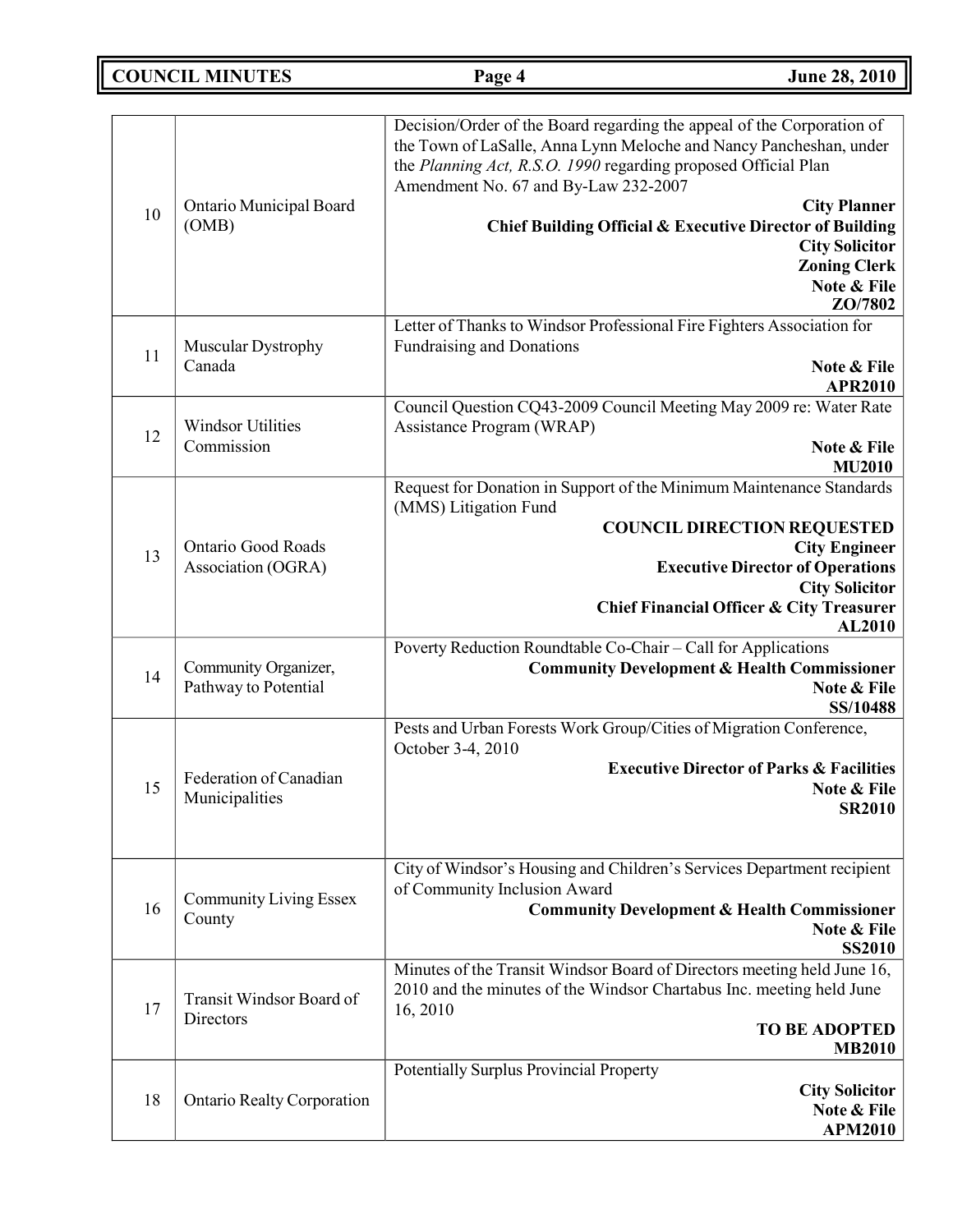# **COUNCIL MINUTES Page 5 June 28, 2010**

| 19 | Secretary/Treasurer<br>Committee of Adjustment         | Consent Authority Agenda Record Hearing to be held on Wednesday,<br>June 30, 2010, Council Chambers, 3rd Floor, Windsor City Hall, 350<br>City Hall Square West, Windsor | Note & File                     |
|----|--------------------------------------------------------|--------------------------------------------------------------------------------------------------------------------------------------------------------------------------|---------------------------------|
|    |                                                        |                                                                                                                                                                          | <b>ZC2010</b>                   |
| 20 | Chief Financial Officer &<br><b>City Treasurer</b>     | ISF/RInC Project Updates – as at May 31, 2010                                                                                                                            | Note & File<br><b>AFB/10064</b> |
| 21 | <b>Executive Director of</b><br><b>Human Resources</b> | Ministry of Labour Orders issued regarding Adie Knox-Herman Arena &<br><b>Swimming Pool</b>                                                                              | Note & File                     |
|    |                                                        | M383-2008 - Amica at Windsor - 4909 Riverside Drive E.                                                                                                                   | AS/5686                         |
| 22 | Chief Building Official                                |                                                                                                                                                                          | Note & File<br>AS/9844          |
| 23 | City Engineer                                          | Howard Avenue / CP Rail Grade Separation - Memorial Drive Closure                                                                                                        | Note & File<br>SW/9173          |
| 24 | <b>Executive Director of Parks</b><br>& Facilities     | Migratory Nesting Birds - Riverfront Amphitheatre Site                                                                                                                   | Note & File<br>SR/10696         |
| 25 | City Engineer                                          | Reply to CQ45-2010 - General Motors Transmission Plant - Water<br><b>Treatment Facilities</b>                                                                            | Note & File<br>EI2010           |
| 26 | <b>Windsor Bicycling</b><br>Committee                  | Minutes of meeting held June 8, 2010 ( <i>previously distributed</i> for<br>members of Council only) (copy available upon request)                                       | Note & File<br><b>MB2010</b>    |
| 27 | Windsor-Essex County<br><b>Environment Committee</b>   | Minutes of meeting held June 3, 2010 ( <i>previously distributed</i> for<br>members of Council only) (copy available upon request)                                       | Note & File<br><b>MB2010</b>    |
| 28 | Windsor Heritage<br>Committee                          | Minutes of meeting held June 9, 2010 ( <i>previously distributed</i> for<br>members of Council only) (copy available upon request)                                       | Note & File<br><b>MB2010</b>    |

Carried/

## **Consent Agenda**

Moved by Councillor Jones, seconded by Councillor Lewenza,

That the following Consent Agenda and the recommendations contained in the administrative reports **BE APPROVED** as amended:

- Item 1 SDR Asset Management Governance Consultants
- Item 8 Lease Agreement between the City of Windsor and Essex County Soccer Association (ECSA) for the Clubhouse Facility in McHugh Park Soccer Complex
- Item 9 2010 Negotiations, Windsor Police Services Board and Windsor Police Association
- Item 11 Building Department Old Indemnities and Replacement of By-law 7942
- Item 13 City of Windsor & County of Essex Working Protocol for Addressing Items of Regional Interest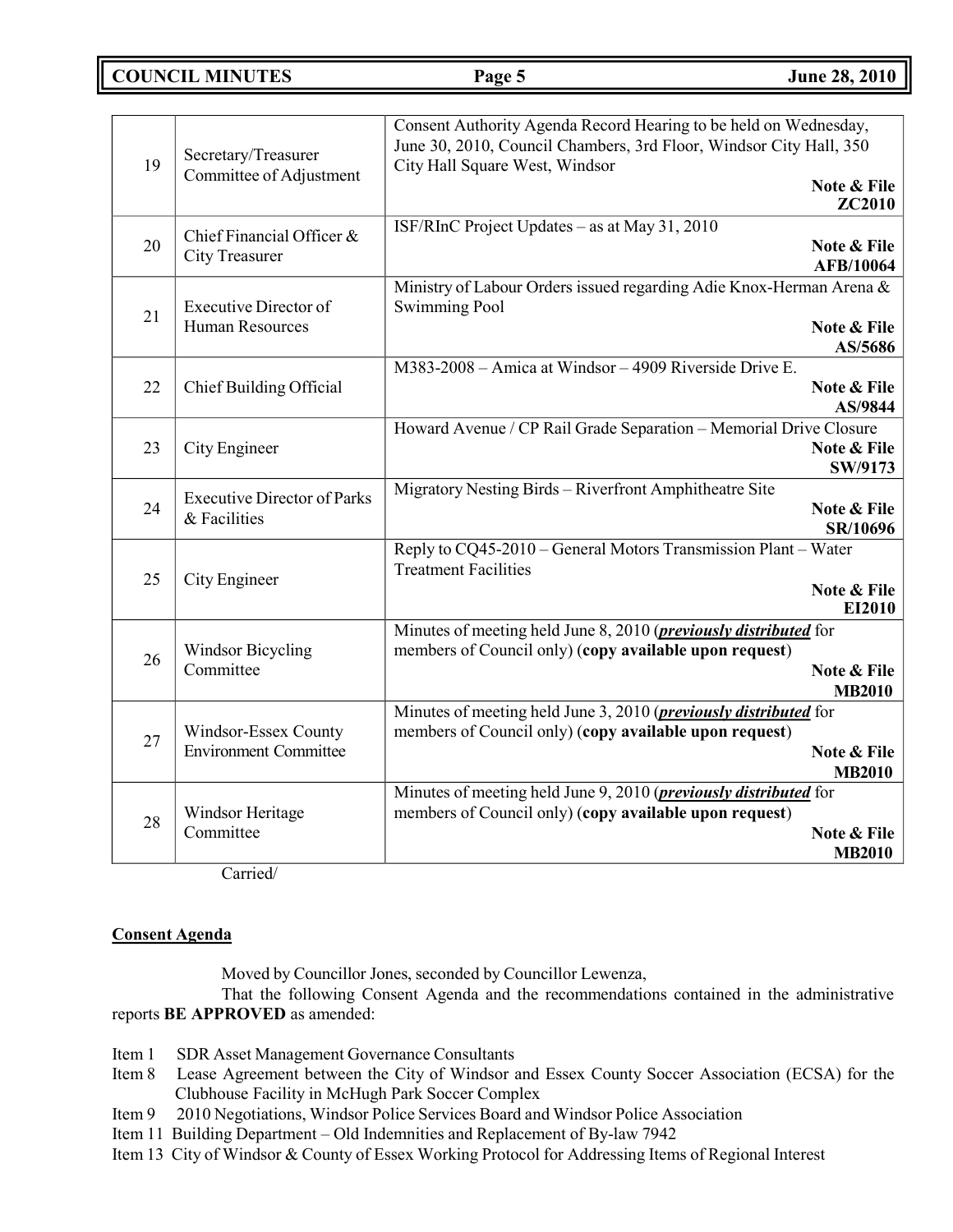|  | <b>COUNCIL MINUTES</b> |
|--|------------------------|
|--|------------------------|

Item 14 Response to CQ44-2010 Enforcement of Garbage around the University of Windsor

Item 15 Drainage Report for the Grand Marais Drain Improvements – Phase 2

Item 17 A By-law for the Construction of Curbs and Gutters and Boulevard Restoration on Lloyd George Boulevard from Rose Street to Grand Boulevard as a Local Improvement

Item 18 Request for Letter of Support – Confirm and Ratify

Carried.

#### **Deferrals and/or Referrals and Withdrawals**

#### **Item 5 Response to CR185/2010 (Medical Office / Methadone Clinic)**

#### **Donna Vollans, Ward 3 resident**

Donna Vollans, Ward 3 resident, appears before Council to request that the report of the City Planner respecting the "Response to CR185/2010 (Medical Office/Methadone Clinic)" be deferred to either the July 12 or July 26 meeting of Council, as opposed to August 23 as requested by Dr. Hammer, stating that the matter needs to be dealt with as soon as possible.

#### **ZB/10547** 5

(For final disposition of this matter, see Clause **CR255/2010** in Schedule "A" attached hereto.)

City Council agrees to defer this matter to the July 26, 2010 meeting.

### **Communication No. 22: M383-2008 – Amica at Windsor – 4909 Riverside Drive East**

Moved by Councillor Marra, seconded by Councillor Lewenza,

**M181-2010** That the report of the Chief Building Official dated June 15, 2010 entitled "M383-2008 – Amica at Windsor – 4909 Riverside Drive E." **BE DEFERRED** to the July 26, 2010 meeting of Council, as requested by Mr. David Langford, in order to allow for delegations as a regular agenda item. Carried.

### **Item 12 – Willistead Manor Catering Service Agreement**

#### **Colleen Soulliere, Metro Executive Class Catering**

Colleen Soulliere, Metro Executive Class Catering, appears before Council to speak in opposition to any request for deferral of the report of the Executive Director of Recreation and Culture respecting "Willistead Manor Catering Service Agreement", as the proper process was followed in terms of the request for proposals.

## **Leo Deluca, Koolini's Catering**

Leo Deluca, Koolini's Catering, appears before Council to request that Council defer consideration of the report of the Executive Director of Recreation and Culture respecting "Willistead Manor Catering Service Agreement", as there are many unanswered questions regarding the criteria used to determine the final recommendation.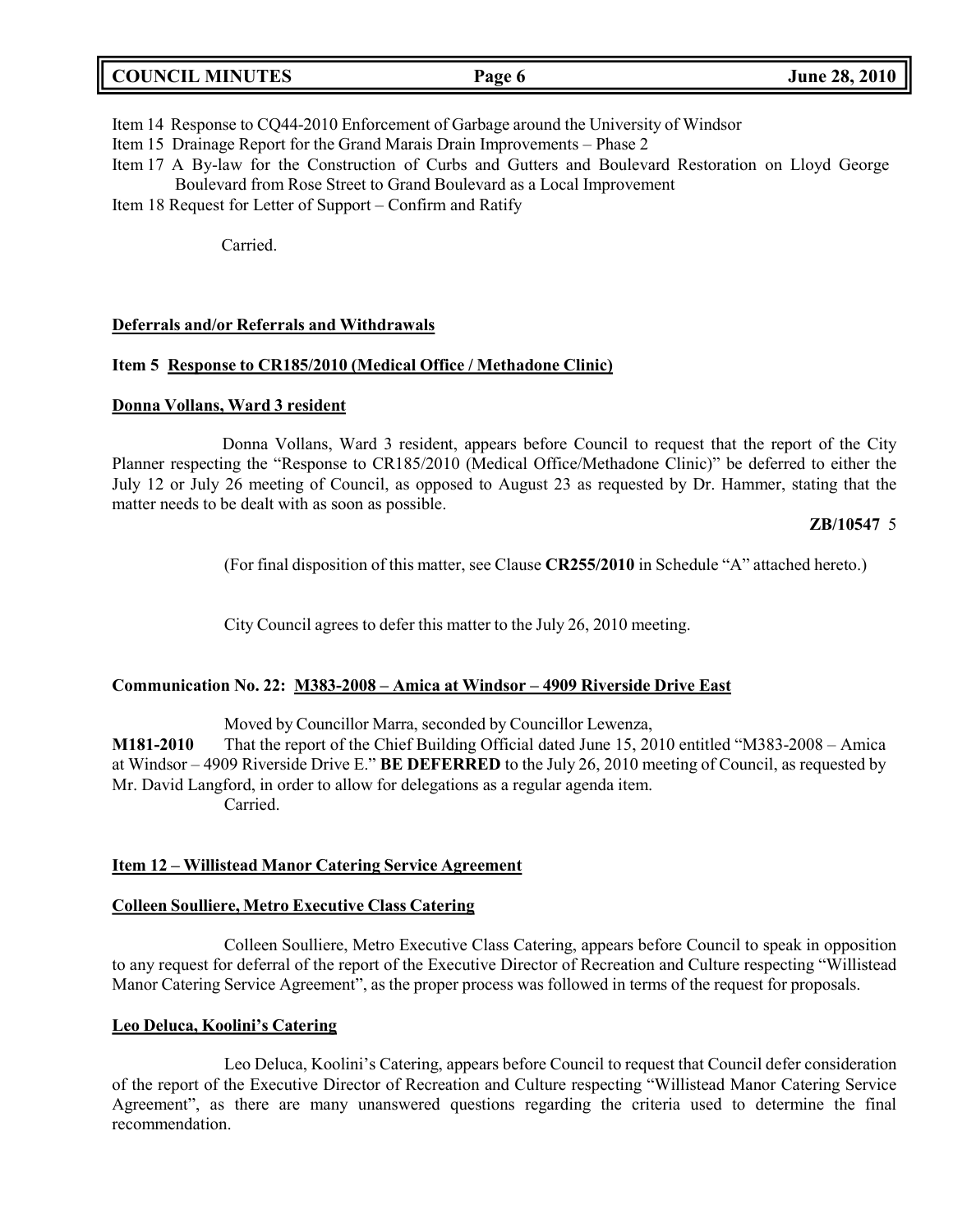Moved by Councillor Marra, seconded by Councillor Valentinis,

That the report of the Executive Director of Recreation and Culture dated June 9, 2010 entitled "Willistead Manor Catering Service Agreement" BE DEFERRED at minimum to the July 26, 2010 meeting of Council in order for Council to review additional information and that the existing service provider be extended for a period of 60 days.

> The motion is **put** and is **lost**. Aye votes: Councillors Marra, Valentinis, Lewenza and Jones. Nay votes: Councillors Brister, Halberstadt, Gignac, Hatfield and Dilkens.

### **Presentations & Delegations:**

#### **Employment Ontario Transformation Project**

## **Teresa Piruzza, Executive Director of Employment and Social Services; and Mary Ellen Bernard, Project Manager, Employment Ontario Transformation Project**

Teresa Piruzza, Executive Director of Employment and Social Services; and Mary Ellen Bernard, Project Manager, Employment Ontario Transformation Project, appear before Council to provide a brief overview of the "Employment Ontario Transformation Project Transitional and Service Delivery Plans", including the process for achieving a transformation, creating partnerships with employers and identifying job opportunities.

### **GP/10258** 2

(For final disposition of this matter, see Clause **CR253/2010** in Schedule "A" attached hereto.)

### **Revised Financial Plan for Windsor Utilities Commission (WUC) 2010-2015**

### **John Wladarski, General Manager, Windsor Utilities Commission (WUC); Victoria Zuber, Vice President Finance & Chief Financial Officer; and Councillor Ken Lewenza, Chair, WUC**

John Wladarski, General Manager, Windsor Utilities Commission (WUC); Victoria Zuber, Vice President Finance & Chief Financial Officer; and Councillor Ken Lewenza, Chair, WUC, appear before Council to provide Council with a brief overview of the Windsor Utilities Commission's revised six year financial plan, for Council's consideration.

### **Paul Synnott, Ward 2 resident**

Paul Synnott, Ward 2 resident, appears before Council to provide comments regarding proposed water rates by the Windsor Utilities Commission, suggesting that other factors such as the sewer surcharge, are contributing to excessively high rates.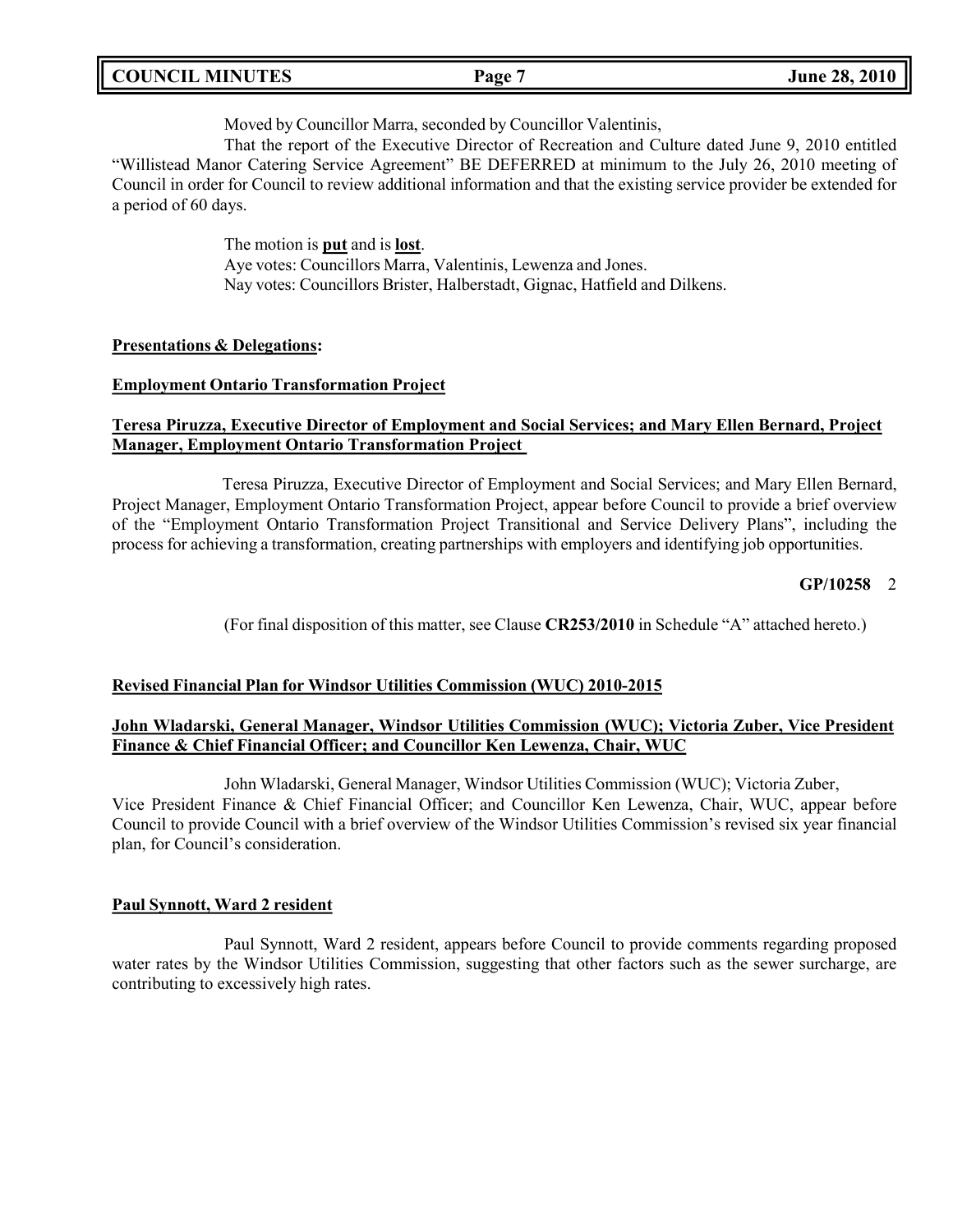|  | <b>COUNCIL MINUTES</b> |
|--|------------------------|
|--|------------------------|

Moved by Councillor Dilkens, seconded by Councillor Valentinis,

That the revised recommendation forwarded to City Council on June 28, 2010 by administration at the Windsor Utilities Commission (WUC), "Option 2 – the reduced Capital Option", which was not supported by WUC, BE APPROVED as the financially viable 6-Year Financial Plan, and further, that administration BE DIRECTED to forward this resolution to the Ministry of Municipal Affairs and Housing.

> The motion is **put** and is **lost**. Aye votes: Councillors Dilkens, Valentinis, Marra and Gignac. Nay votes: Councillors Lewenza, Halberstadt, Hatfield, Jones and Brister. Absent: Mayor Francis

Moved by Councillor Lewenza, seconded by Councillor Jones,

That the revised recommendation forwarded to City Council on June 28, 2010 by administration at the Windsor Utilities Commission (WUC), "Option 1" which was supported by WUC, BE APPROVED as the financially viable 6-Year Financial Plan, and further, that administration BE DIRECTED to forward this resolution to the Ministry of Municipal Affairs and Housing.

The motion is **put** and is **lost**.

At the request of Councillor Lewenza, a recorded vote is taken.

Aye votes: Councillors Halberstadt, Lewenza, Hatfield and Jones. Nay votes: Councillors Brister, Gignac, Marra, Valentinis, Dilkens and Postma. Abstain: Nil. Absent: Mayor Francis (out of town on city business).

Moved by Councillor Halberstadt, seconded by Councillor Hatfield,

**M182-2010** That Rule 13.9(a) of the Procedure By-law regarding business not already before Council **BE WAIVED**, to permit the introduction of a motion for reconsideration without prior notice respecting a viable 6-Year Financial Plan for the Windsor Utilities Commission.

Carried.

Councillors Brister, Lewenza and Jones voting nay.

Moved by Councillor Halberstadt, seconded by Councillor Dilkens,

**M183-2010** That the following lost motion that was recorded at the June 28, 2010 City Council meeting **BE RECONSIDERED**:

> That the revised recommendation forwarded to City Council on June 28, 2010 by administration at the Windsor Utilities Commission (WUC), "Option 2 – the reduced Capital Option", which was not supported by WUC, BE APPROVED as the financially viable 6-Year Financial Plan, and further, that administration BE DIRECTED to forward this resolution to the Ministry of Municipal Affairs and Housing.

Carried. Councillors Brister, Jones and Lewenza voting nay.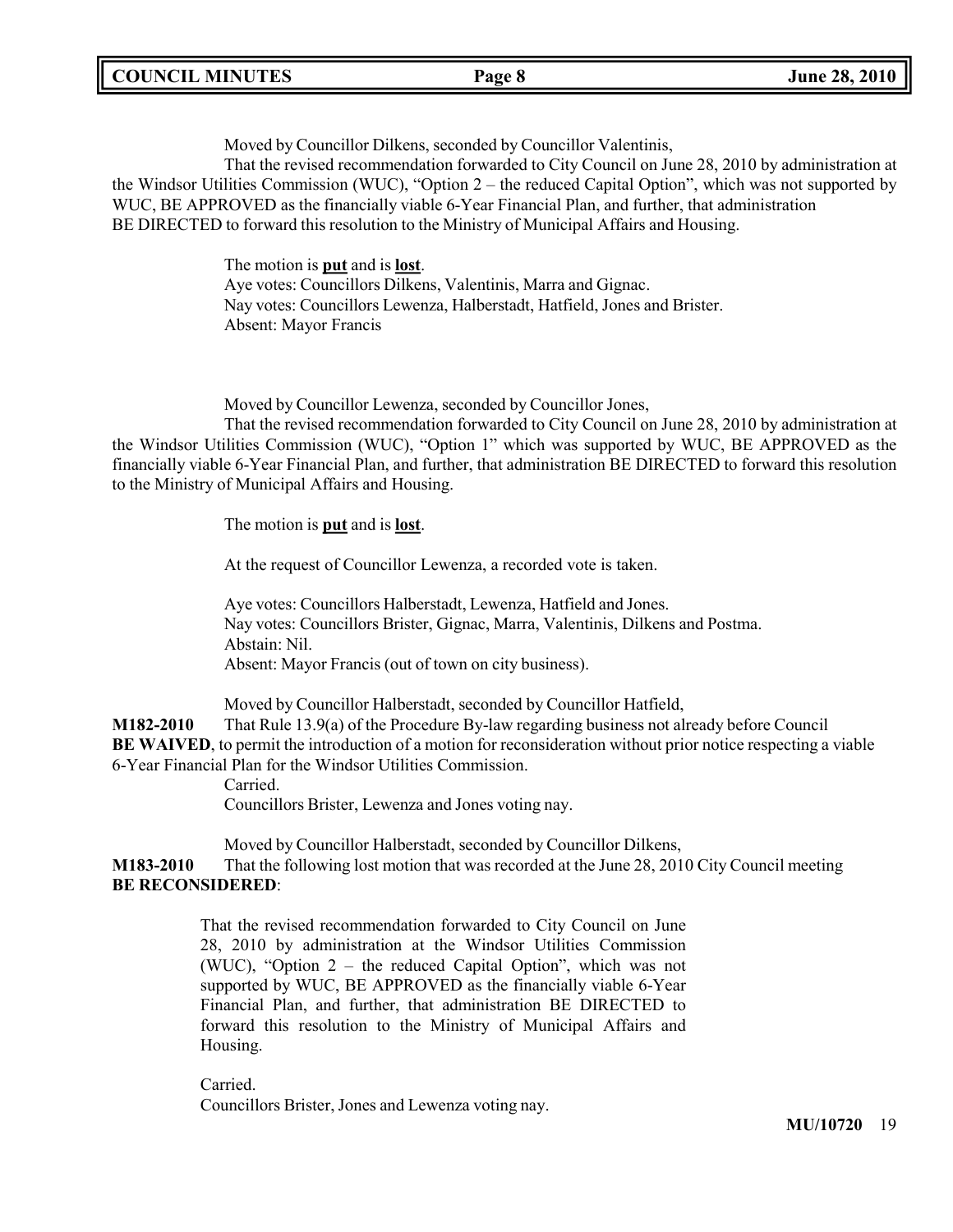| <b>COUNCIL MINUTES</b> | Page 9 | <b>June 28, 2010</b> |
|------------------------|--------|----------------------|
|                        |        |                      |

(For final disposition of this matter, see Clause **CR243/2010** in Schedule "A" attached hereto.)

### **Nefibo Inc., draft plan of condominium approval, 737 Ouellette Avenue conversion of an existing 20-storey apartment building from rental to condominium status**

#### **Ray Colautti, Solicitor representing Applicant**

Ray Colautti, Solicitor representing the Applicant, appears before Council and is available for questions with regards to the request for draft plan of condominium approval for 737 Ouellette Avenue, to convert an existing 20-storey apartment building from rental to condominium status.

#### **ZP/10568** PAC 2

(For final disposition of this matter, see Clause **CR263/2010** in Schedule "A" attached hereto.)

#### **Report No. 283 of the Windsor Heritage Committee**

#### **John Tartaro, owner, 1181 Ouellette Avenue**

John Tartaro, owner, 1181 Ouellette Avenue, appears before Council and is available for questions regarding Report No. 283 of the Windsor Heritage Committee which recommends that no action be taken in response to the proposed demolition of the building on the subject property, which is listed on the Windsor Municipal Heritage Register under provisions of *Part IV of the Ontario Heritage Act*.

Moved by Councillor Marra, seconded by Councillor Jones,

## **M184-2010** That **Report No. 283 of the Windsor Heritage Committee** of its meeting held June 9, 2010, **BE ADOPTED** as presented.

Carried. Councillor Lewenza was absent from the meeting when the vote was taken on this matter.

MB2010

### **Response to Council Question CQ37-2010 Respecting Excessive Vehicle Noise**

### **Andy Furlong, Ward 3 resident**

Andy Furlong, Ward 3 resident, appears before Council and is available for questions with regards to the report of the Chief Building Official respecting excessive vehicle noise.

### **Deputy Chief Jerome Brannagan, representative from the Windsor Police Services**

Deputy Chief Jerome Brannagan, representative from the Windsor Police Services, appears before Council and is available for questions with regards to the report of the Chief Building Official respecting excessive vehicle noise.

#### **SB2010** 7

(For final disposition of this matter, see Clause **CR251/2010** in Schedule "A" attached hereto.)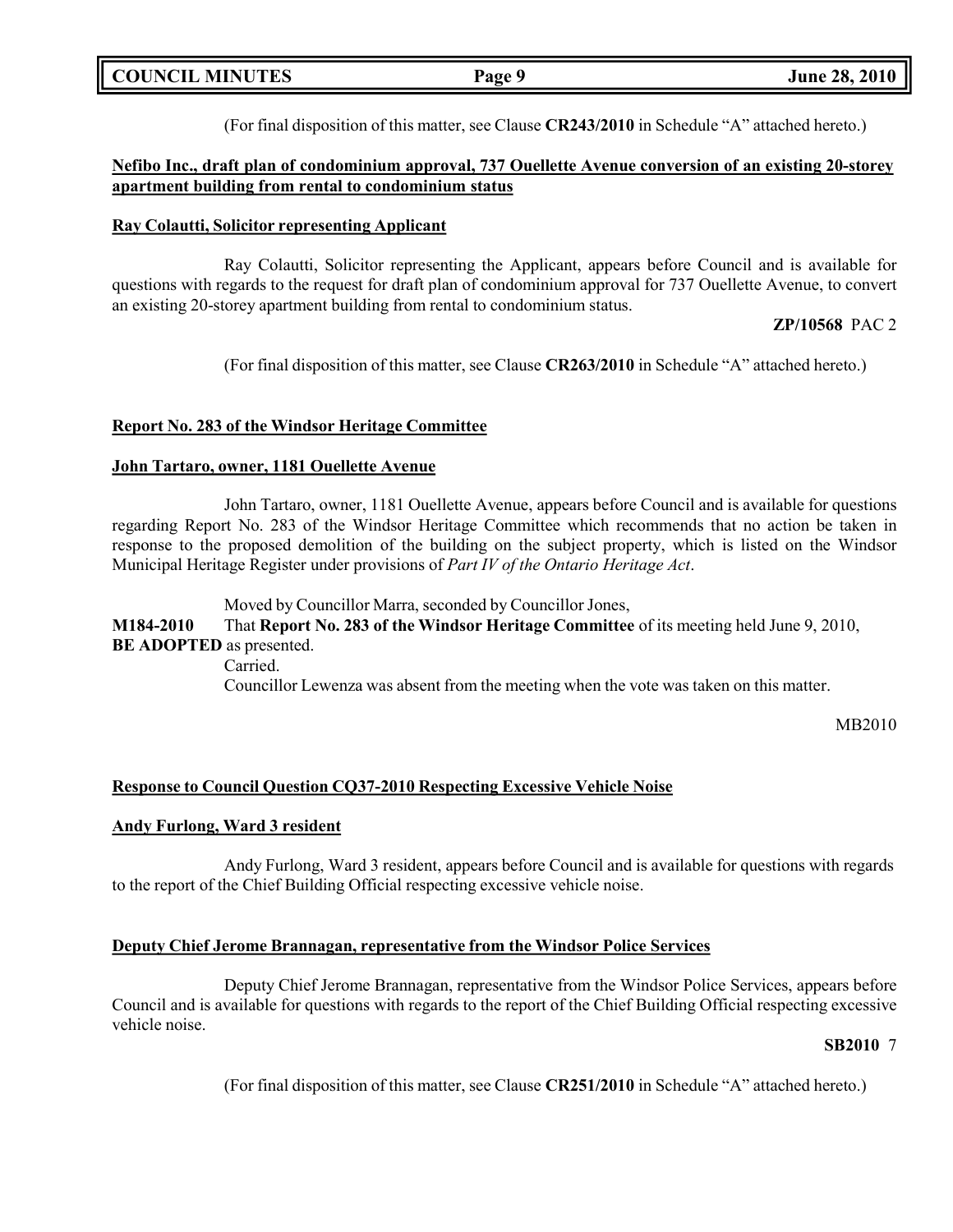# **COUNCIL MINUTES Page 10 June 28, 2010**

## **M156-2009 Baseline Road Posted Speed**

#### **Cecile Crouchman, Ward 4 resident**

Cecile Crouchman, Ward 4 resident appears before Council to state that the residents on Baseline Road request that speed limit signs set at 60 km be installed on Baseline Road, as the current limit of 80 km creates a dangerous situation, and that this request has been outstanding for way too long.

### **Lorant Baksa and John Baksa, Ward 4 residents**

Lorant Baksa and John Baksa, Ward 4, residents appear before Council to request that speed limit signs set at 60 km be installed on Baseline Road, as the current limit of 80 km creates a dangerous situation.

### **Greg Maxwell, Ward 4 resident**

Greg Maxwell, Ward 4 resident, appears before Council to request that speed limit signs set at 60 km be installed on Baseline Road, as the current limit of 80 km creates a dangerous situation and there is a need for consistency with the surrounding area.

**ST2010** 3

(For final disposition of this matter, see Clause **CR54/2010** in Schedule "A" attached hereto.)

### **Request for Waiver of Building Permit Fees, parkland Dedication Fees and Development Charges – Windsor-Essex Humane Society – 1375 Provincial Road**

#### **Melanie Coulter, Executive Director, Windsor-Essex County Humane Society**

Melanie Coulter, Executive Director, Windsor-Essex County Humane Society, appears before Council to request a waiver of building permit fees, parkland dedication fees and development charges, to be applied towards their \$2.4-million shelter expansion project to renovate and expand their 40-year old building.

#### **ZS/10329** 4

(For final disposition of this matter, see Clause **CR249/2010** in Schedule "A" attached hereto.)

### **Willistead Manor Catering Service Agreement**

#### **Leo Deluca, representing Koolini's Catering**

Leo Deluca, representing Koolini's Catering, appears before Council to request that Council reject the administrative recommendation to approve Metro Executive Class as the Catering Service provider at Willistead Manor, and that Koolini's Catering should be the selected proponent, suggesting that many of the evaluation criteria were not addressed, and concludes by providing an overview of Koolini's credentials.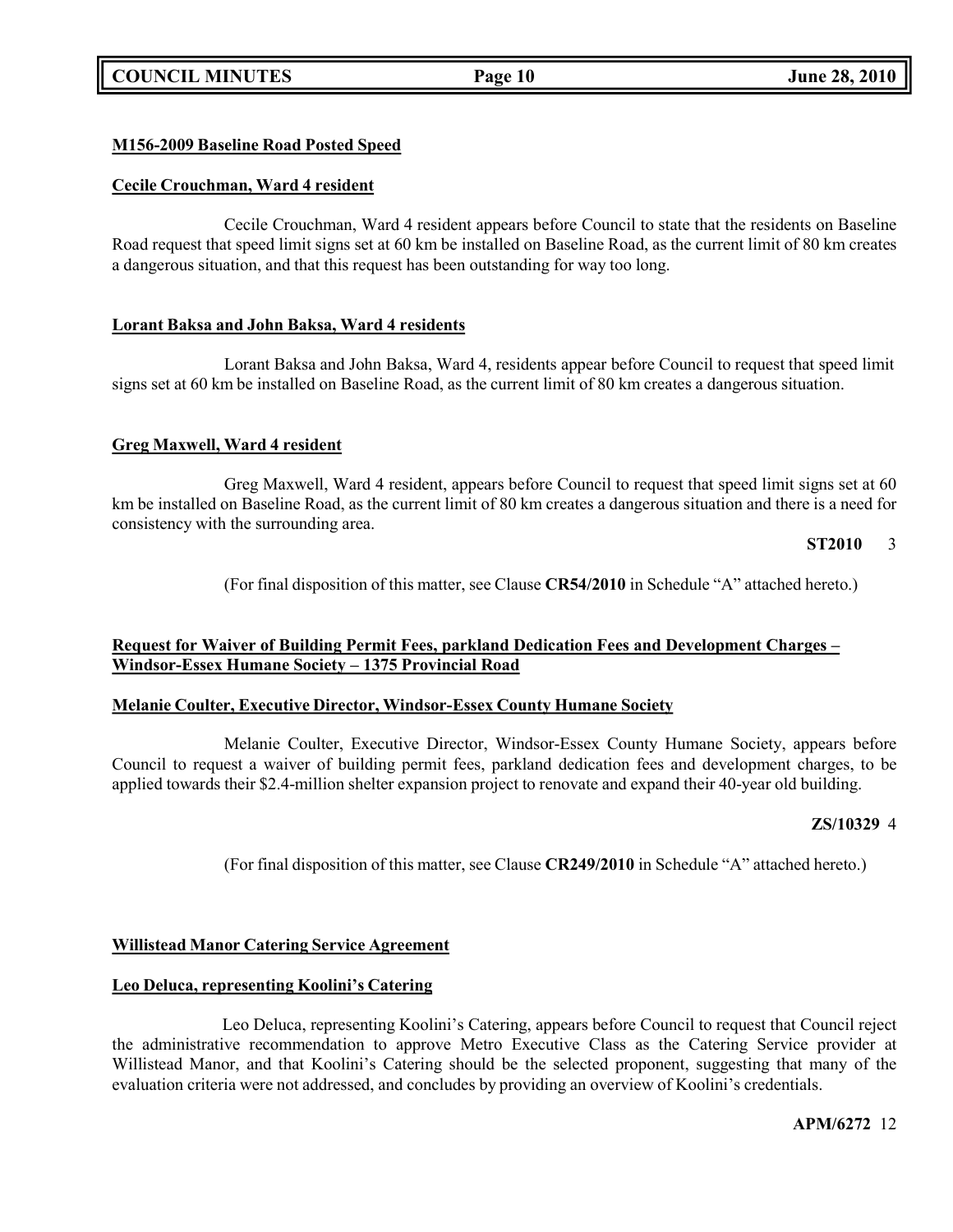|  | <b>COUNCIL MINUTES</b> |
|--|------------------------|
|--|------------------------|

(For final disposition of this matter, see Clause **CR248/2010** in Schedule "A" attached hereto.)

Moved by Councillor Halberstadt, seconded by Councillor Brister,

**M185-2010** That in accordance with Section 3.5 (b) of the Procedure By-law, the time of the meeting **BE EXTENDED** beyond 11:00 o'clock p.m., to permit the continuation of the Agenda. Carried unanimously.

#### **Regular Business Items (for final disposition of these matters see Schedule "A" attached)**

PAC 1 Transitional Public Parking Area Regulations

Item 6 Windsor Essex County Environment Committee (WECEC) and City of Windsor Environmental Coordinator Office Staffing

Item 10 Improvements to Charles Clark Square

Item 16 Staff Accommodation Plan Resulting from the Phase Two – Corporate Re-organization and Re-alignment

#### **Consideration of Committee Reports**

Moved by Councillor Valentinis, seconded by Councillor Brister, **M186-2010** That the **Report of the special In-camera** meeting held June 28, 2010, **BE ADOPTED**, as presented. Carried.

ACO2010

Moved by Councillor Valentinis, seconded by Councillor Brister, **M187-2010** That **Report No. 282 of the Windsor Heritage Committee** of its meeting held May 12, 2010, **BE ADOPTED** as presented. Carried.

#### MB2010

Moved by Councillor Valentinis, seconded by Councillor Brister, **M188-2010** That Report **No. 284 of the Windsor Heritage Committee** of its meeting held June 9, 2010, **BE ADOPTED** as presented. Carried.

Moved by Councillor Valentinis, seconded by Councillor Brister, **M189-2010** That **Report No. 285 of the Windsor Heritage Committee** of its meeting held June 9, 2010, **BE ADOPTED** as presented. Carried.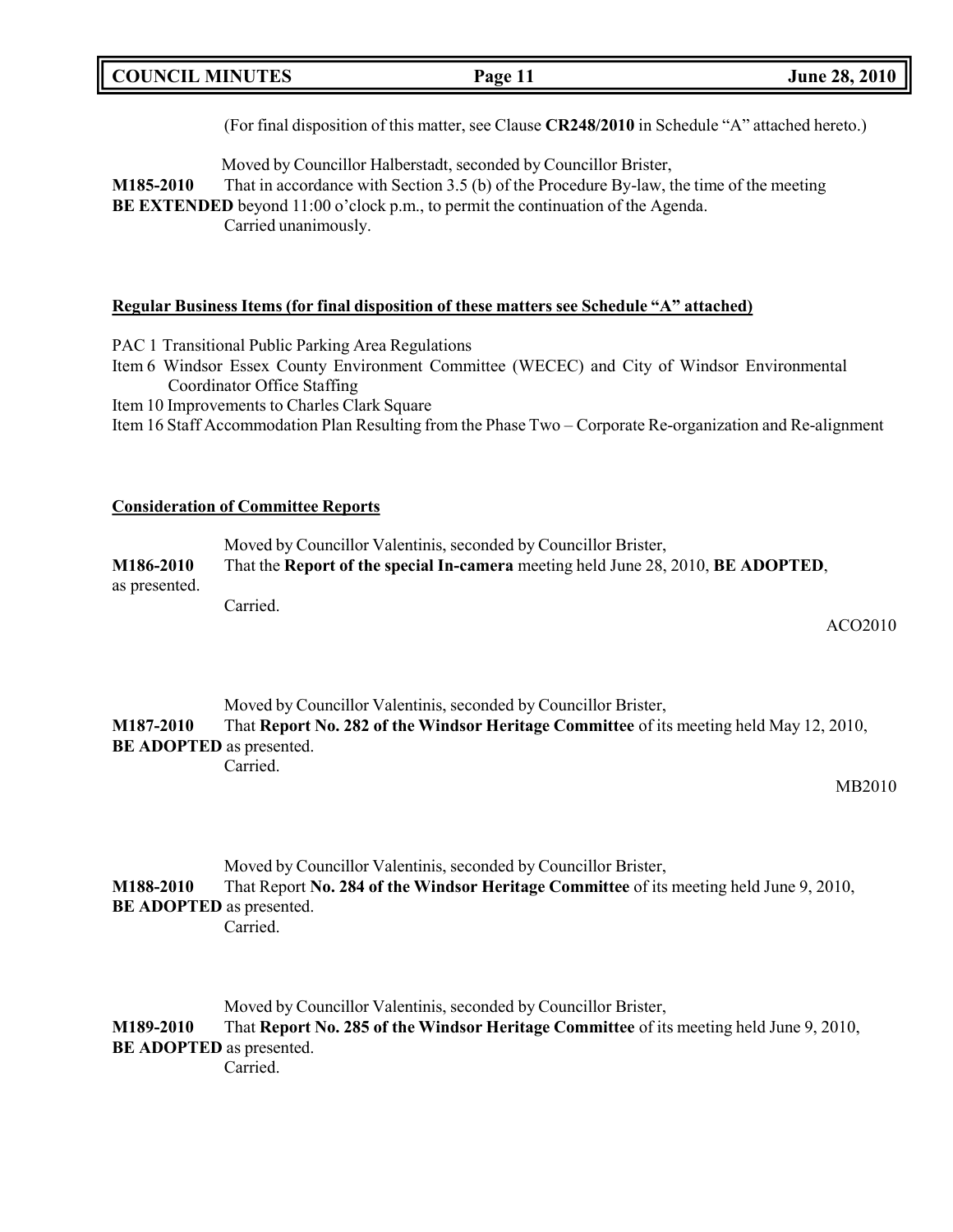#### **By-laws**

Moved by Councillor Dilkens, seconded by Councillor Gignac,

That the following By-laws No. 103-2010 through 111-2010 (inclusive), be introduced and read a first and second time:

- 103-2010 "A BY-LAW TO PROVIDE FOR DRAINAGE WORKS IN THE CITY OF WINDSOR, IN THE COUNTY OF ESSEX, KNOWN AS THE GRAND MARAIS DRAIN IMPROVEMENTS – PHASE 2" – PROVISIONAL
- 104-2010 "A BY-LAW TO AUTHORIZE THE CONSTRUCTION OF CONCRETE CURBS AND GUTTERS AND BOULEVARD RESTORATION ON LLOYD GEORGE BOULEVARD FROM ROSE STREET TO GRAND BOULEVARD, IN THE CITY OF WINDSOR, AS A LOCAL IMPROVEMENT"
- 105-2010 "A BY-LAW TO AUTHORIZE THE ENTERING INTO OF A MUNICIPAL FUNDING AGREEMENT BETWEEN THE CORPORATION OF THE CITY OF WINDSOR AND THE ASSOCIATION OF MUNICIPALITIES OF ONTARIO FOR THE TRANSFER OF FEDERAL GAS TAX REVENUES"
- 106-2010 "A BY-LAW TO THE DEPOSIT OF MONIES TO MEET THE COST OF REPAIRING ANY DAMAGE TO THE SIDEWALK, CURBING OR PAVED BOULEVARD IN THE CITY OF WINDSOR"
- 107-2010 "A BY-LAW TO ASSUME FOR PUBLIC USE AS A PUBLIC HIGHWAY THE 4.26 METRE (14 FEET) WIDE PORTION OF THE NORTH/SOUTH ALLEY WEST OF MALDEN ROAD, FROM MARIETTA AVENUE NORTHERLY FOR A DISTANCE OF 30.48 METRES (100 FEET), CITY OF WINDSOR
- 108-2010 "A BY-LAW TO CLOSE, STOP UP AND CONVEY THE 4.26 METRE (14 FEET) WIDE PORTION OF THE NORTH/SOUTH ALLEY WEST OF MALDEN ROAD, FROM MARIETTA AVENUE NORTHERLY FOR A DISTANCE OF 30.48 METRES (100 FEET), CITY OF WINDSOR"
- 109-2010 "A BY-LAW TO ASSUME FOR PUBLIC USE AS A PUBLIC HIGHWAY THE 3.963 METRE (13 FEET) WIDE SOUTHERLY PORTION OF TRANBY AVENUE WESTERLY FROM JANISSE DRIVE, CITY OF WINDSOR"
- 110-2010 "A BY-LAW TO CLOSE, STOP UP AND CONVEY THE 3.963 METRE (13 FEET) WIDE SOUTHERLY PORTION OF TRANBY AVENUE WESTERLY FROM JANISSE DRIVE, CITY OF WINDSOR"
- 111-2010 "A BY-LAW TO CONFIRM THE PROCEEDINGS OF THE COUNCIL OF THE CORPORATION OF THE CITY OF WINDSOR AT ITS MEETING HELD ON THE TWENTY-EIGHTH DAY OF JUNE, 2010"

Carried.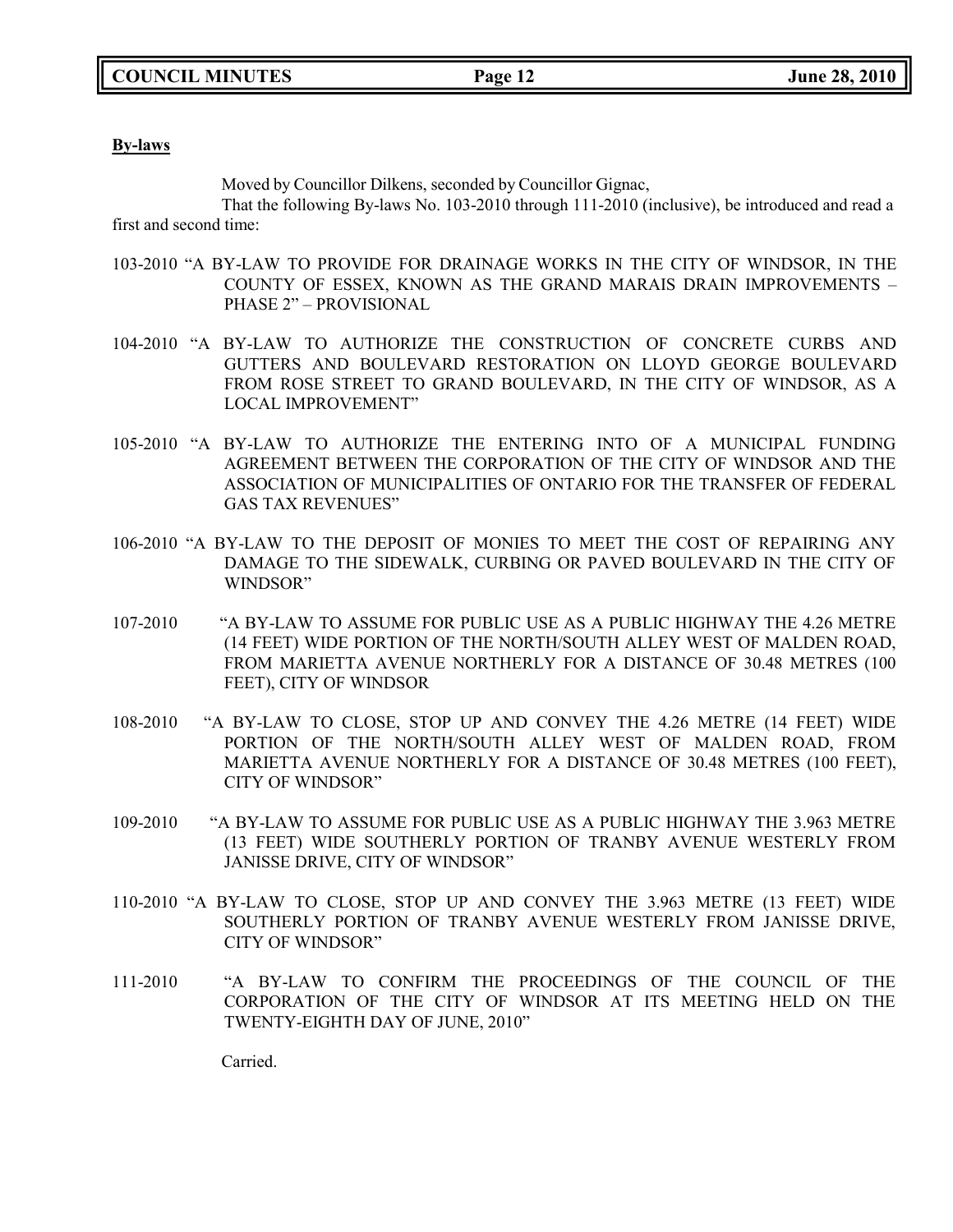Moved by Councillor Halberstadt, seconded by Councillor Hatfield,

That the Committee of the Whole does now rise and report to Council respecting the business items considered by the Committee:

- **1) Communication Items (as amended)**
- **2) Consent Agenda (as amended)**
- **3) Items Deferred**
- **Items Referred**
- **4) Consideration of the Balance of Business Items (see Schedule "A")**
- **5) Committee Reports (as presented)**
- **6) By-laws given first and second readings (as presented)**

Carried.

#### **Notices of Motion**

Moved by Councillor Dilkens, seconded by Councillor Marra,

**M190-2010** That Rule 13.9(a) of the Procedure By-law regarding business not already before Council **BE WAIVED**, to permit the introduction of a motion for reconsideration without prior notice respecting an application to close the north/south alley and east/west alley between St. Patrick's Drive and Randolph Avenue southerly from Labelle Street.

Carried.

Councillor Lewenza was absent from the meeting when the vote was taken on this matter.

Moved by Councillor Dilkens, seconded by Councillor Marra,

#### **M191-2010** That Council Resolutions 241/2010and CR242/2010 adopted by Council on June 14, 2010 **BE RECONSIDERED**:

#### CR241/2010

That the whole width of the 4.27 metre (14 feet) wide east/west alley between St. Patrick's Drive and Randolph Avenue **BE ASSUMED** for subsequent closure and conveyance to Pauline Maria Trealout, owner of 2999 Randolph Avenue (Lot 149, Plan 1193) and to James Gillis, 2986 St. Patrick's Drive (Pt. Lots 1-4 and Block I, Plan 1193), and further the City Solicitor **BE REQUESTED** to prepare the necessary by-law; and further,

That consideration of the north/south alley between St. Patrick's Drive and Randolph Avenue **BE DEFERRED** until Administration comes back with a report on how the City can better deal with having residents take ownership of land once the alley is closed.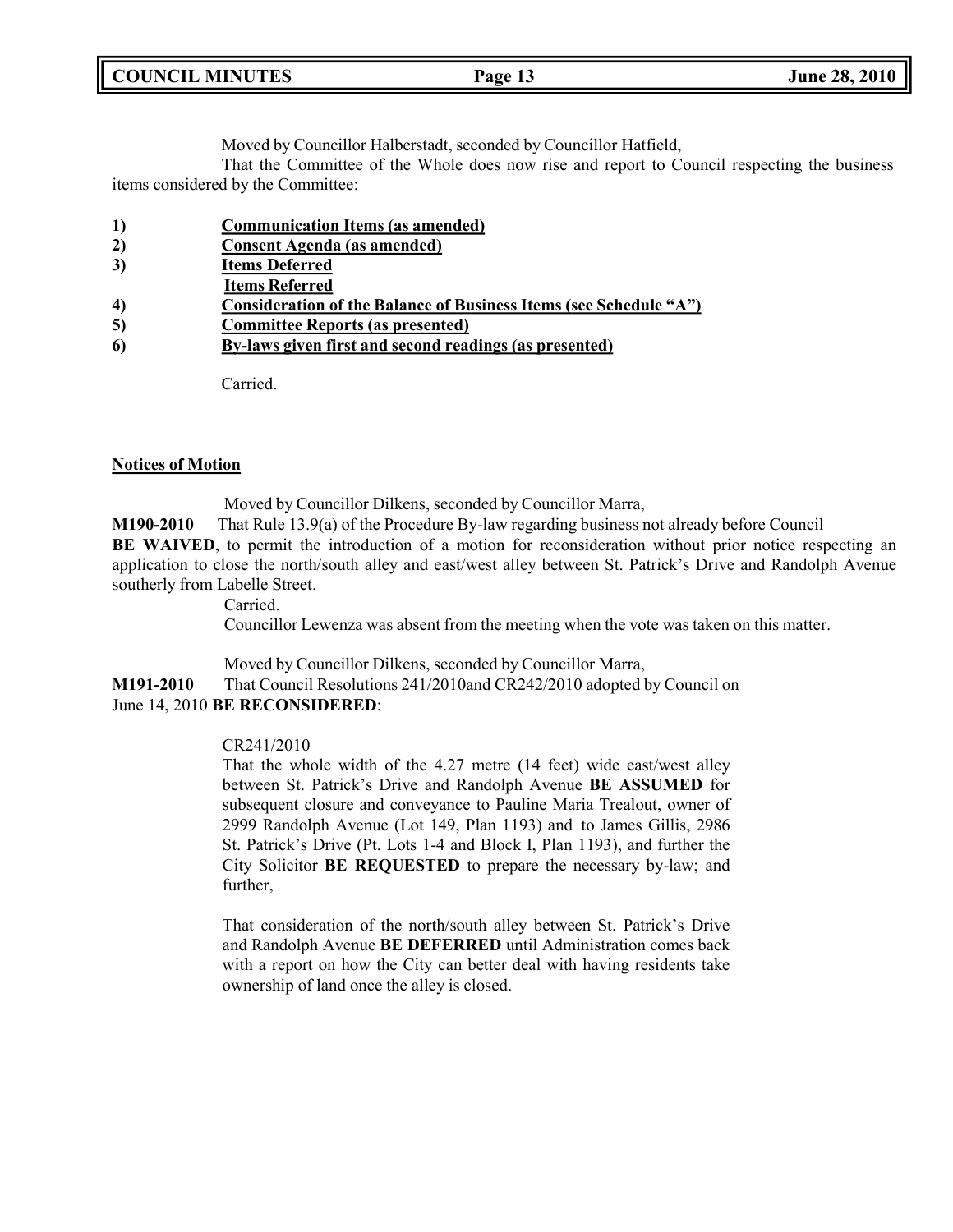# **COUNCIL MINUTES Page 14 June 28, 2010**

### CR242/2010

That the whole width of the 4.27 metre (14 feet) wide east/west alley between St. Patrick's Drive and Randolph Avenue **BE CLOSED AND CONVEYED** to Pauline Maria Trealout, owner of 2999 Randolph (Lot 149, Plan 1193) and James Gillis, owner of 2986 St. Patrick's Drive (Pt. Lots 1-4 and Block I, Plan 1193) subject to the following:

- Easements required in favour of:
- Cogeco Cable Systems Inc
- Enwin Utilities hydro division for pole line
- Bell Canada for maintenance of their plant/cable

the lands are to be conveyed at \$1.00 plus deed preparation cost (approximately \$400.00) plus a proportionate share of survey cost as invoiced to the City of Windsor by an Ontario Land Surveyor for land abutting property zoned RD1.4

and further, the City Engineer **BE REQUESTED** to supply the appropriate legal description, in accordance with Drawing No. CC-1598, *attached* hereto as Appendix "A", and the City Solicitor or a delegate, **BE AUTHORIZED** to publish the required legal notice and **BE REQUESTED** to prepare the By-law to close and further the Chief Administrative Officer and City Clerk **BE AUTHORIZED** to sign all necessary documents approved in form and content satisfactory to the City Solicitor, and the transaction **BE COMPLETED** electronically pursuant to By-law Number 366-2003.

Carried.

Councillor Lewenza was absent from the meeting when the vote was taken on this matter.

### *M192-2010 AMENDED BY CR131/2011 ADOPTED APRIL 11, 2011*

Moved by Councillor Dilkens, seconded by Councillor Marra,

**M192-2010** That the 4.27 metre (14 feet) wide east/west alley and a portion of the 4.27 metre (14 feet) wide north/south alley to the northerly property limit of 2999 Randolph Avenue between St. Patrick's Drive and Randolph Avenue next north of Grand Marais Road West **BE ASSUMED** for subsequent closure and conveyance to the owners of 2999 Randolph Avenue and 2986 St. Patrick's Drive and further the City Solicitor

**BE REQUESTED** to prepare the necessary by-law.

Carried.

Councillor Lewenza was absent from the meeting when the vote was taken on this matter.

### *M193-2010 AMENDED BY CR131/2011 ADOPTED APRIL 11, 2011*

Moved by Councillor Dilkens, seconded by Councillor Marra,

**M193-2010** I. That the 4.27 metre (14 feet) wide east/west alley and a portion of the 4.27 metre (14 feet) wide north/south alley to the northerly property limit of 2999 Randolph Avenue between St. Patrick's Drive and Randolph Avenue next north of Grand Marais Road West **BE CLOSED AND CONVEYED** to the owners of 2999 Randolph Avenue and 2986 St. Patrick's Drive subject to the following:

- (a) Easements required in favour of:
	- Cogeco Cable Systems Inc
	- Enwin Utilities hydro division for pole line
	- Bell Canada for maintenance of their plant/cable
- (b) the lands are to be conveyed at \$1.00 plus deed preparation cost (approximately \$400.00) plus a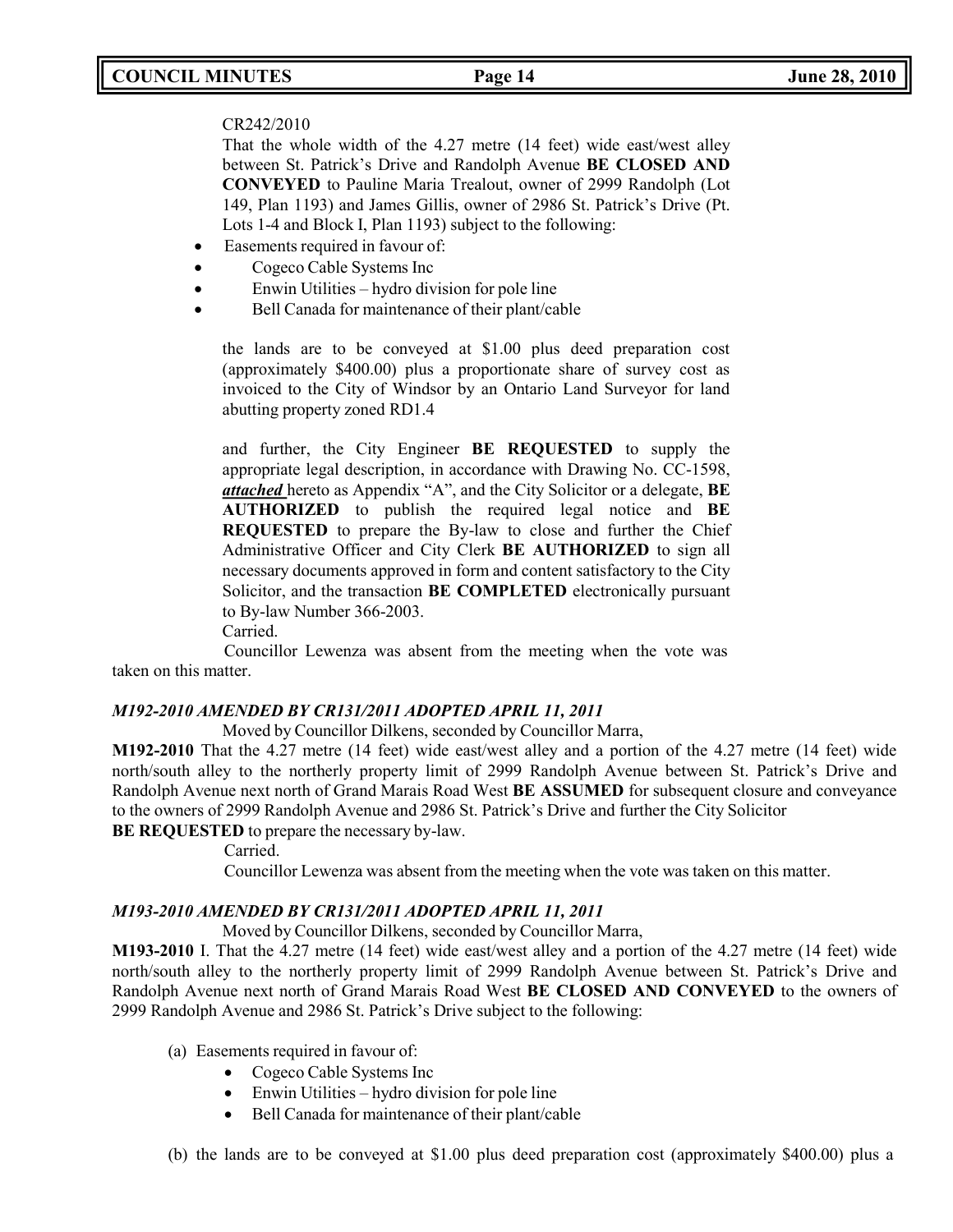proportionate share of survey cost as invoiced to the City of Windsor by an Ontario Land Surveyor for land abutting property zoned RD1.4.

and further, the City Engineer **BE REQUESTED** to supply the appropriate legal description, in accordance with Drawing No. CC-1598, *attached* hereto as Appendix "A", and the City Solicitor or a delegate,

**BE AUTHORIZED** to publish the required legal notice and **BE REQUESTED** to prepare the By-law to close and further the Chief Administrative Officer and City Clerk **BE AUTHORIZED** to sign all necessary documents approved in form and content satisfactory to the City Solicitor, and the transaction **BE COMPLETED** electronically pursuant to By-law Number 366-2003.

II. That consideration of the north/south alley between St. Patrick's Drive and Randolph Avenue north of 2999 Randolph **BE DEFERRED** until Administration comes back with a report on how the City can better deal with having residents take ownership of land once the alley is closed;

and further, that CR241/2010 and CR242/2010 **BE RESCINDED.**

Carried.

Councillor Lewenza was absent from the meeting when the vote was taken on this matter.

### **Third Reading of By-laws**

Moved by Councillor Jones, seconded by Councillor Gignac,

That the following By-laws No. 104-2010 through 111-2010 (inclusive), having been read a first and second time be now read a third time and finally passed and that the Acting Mayor and Deputy City Clerk **BE AUTHORIZED** to sign and seal the same notwithstanding any contrary provision of the Council. Carried.

### **Petitions**

Moved by Councillor Marra, seconded by Councillor Halberstadt,

**M194-2010** That the petition presented by Councillor Halberstadt from residents of the 700, 800 and 900 blocks of Monmouth, requesting to have Monmouth Road closed to vehicular traffic at the intersection of Monmouth Road and Tuscarora Street, **BE RECEIVED** by the Deputy City Clerk and the Deputy City Clerk **BE DIRECTED** to forward the petition to the City Engineer for the purpose of an examination of the requested works or undertakings; and further that a report **BE PROVIDED** consistent with the direction provided, prior to the completion of construction at Wyandotte and Walker Road.

Carried.

Councillor Lewenza was absent from the meeting when the vote was taken on this matter.

ACO/10546

### **Council Questions**

Moved by Councillor Valentinis, seconded by Councillor Brister,

**M195-2010** That the Council Questions arising from the previous meeting of Council and listed by the Clerk **BE NOW CONSIDERED** for purposes of discussion , and further, that the Administration **BE DIRECTED** to proceed with the necessary actions to respond to the Council Questions consistent with Council's instructions.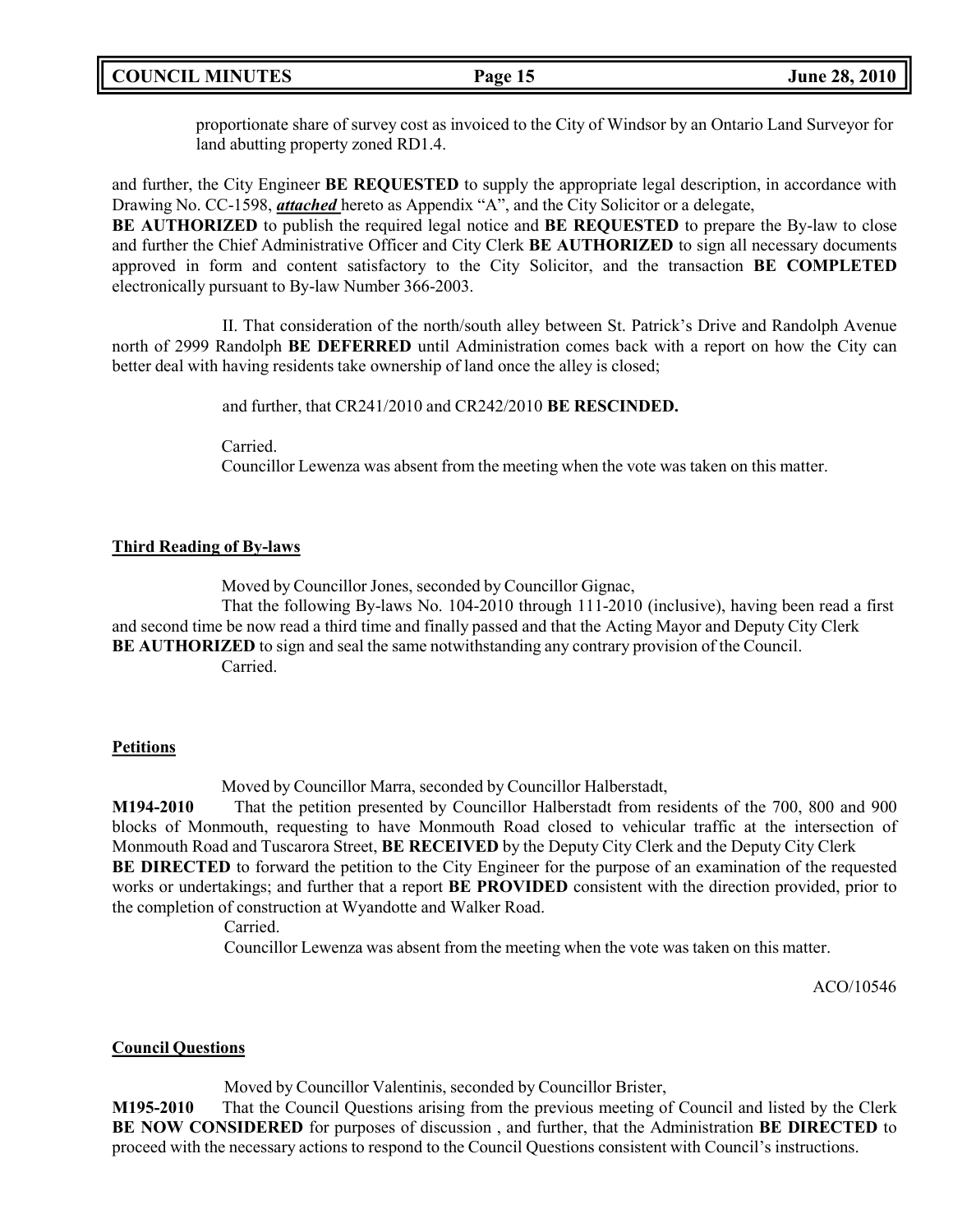# **COUNCIL MINUTES Page 16 June 28, 2010**

Carried.

ACOQ2010

# **Adjournment**

of the Mayor. Moved by Councillor Dilkens, seconded by Councillor Gignac, That this Council meeting stand adjourned until the next regular meeting of Council or at the call

Carried.

Accordingly, the meeting is adjourned at 11:12 o'clock p.m.

**ACTING MAYOR**

## **DEPUTY CITY CLERK**

#### **THIS IS A DRAFT COPY**

## **DEPUTY CITY CLERK/SENIOR MANAGER OF COUNCIL SERVICES**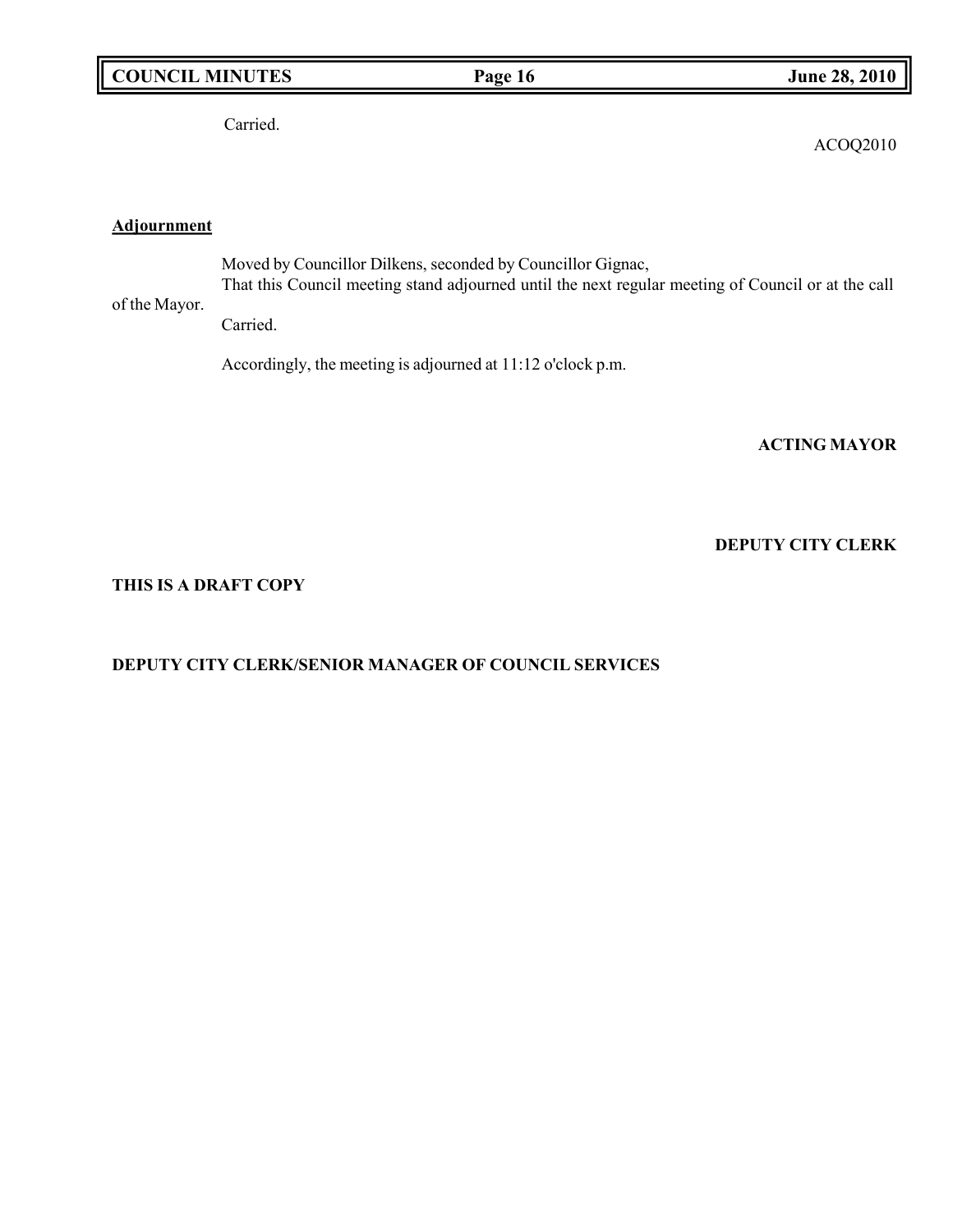# **COUNCIL MINUTES Page 17 June 28, 2010**

Halberstadt Hatfield

## CR243/2010

That the revised recommendation forwarded to City Council on June 28, 2010 by administration at the Windsor Utilities Commission (WUC), "Option 2 – the reduced Capital Option" (attached hereto as Appendix A), which was not supported by WUC, **BE APPROVED** as the financially viable 6-Year Financial Plan, and further, that administration **BE DIRECTED** to forward this resolution to the Ministry of Municipal Affairs and Housing.

## **Report No. 14792 MU/10720 19**

Carried. Councillors Brister, Lewenza and Jones voting nay. Mayor Francis was absent from the meeting.

Appendices Option 2 – the reduced Capital Option

Internal Distribution Chief Financial Officer/City Treasurer

Jones Lewenza

### CR244/2010

That the report of the City Solicitor dated June 15, 2010, **BE RECEIVED** for information and that The Corporation of the City of Windsor through the City Solicitor **BE AUTHORIZED** to pay the legal accounts of Hicks Morley (Glenn Christie) for representation of the Windsor Police Services Board with respect to labour negotiations, mediations and arbitrations with the Windsor Police Association for new Collective Agreements for the sworn officers and civilian employees of the Windsor Police Service, the cost to **BE CHARGED** to a reserve account as designated by The Chief Financial Officer and City Treasurer.

Carried.

Report Number **14775 ASU2010** C9

Internal Distribution Legal [George Wilkki, City Solictor] Chief Financial Officer/City Treasurer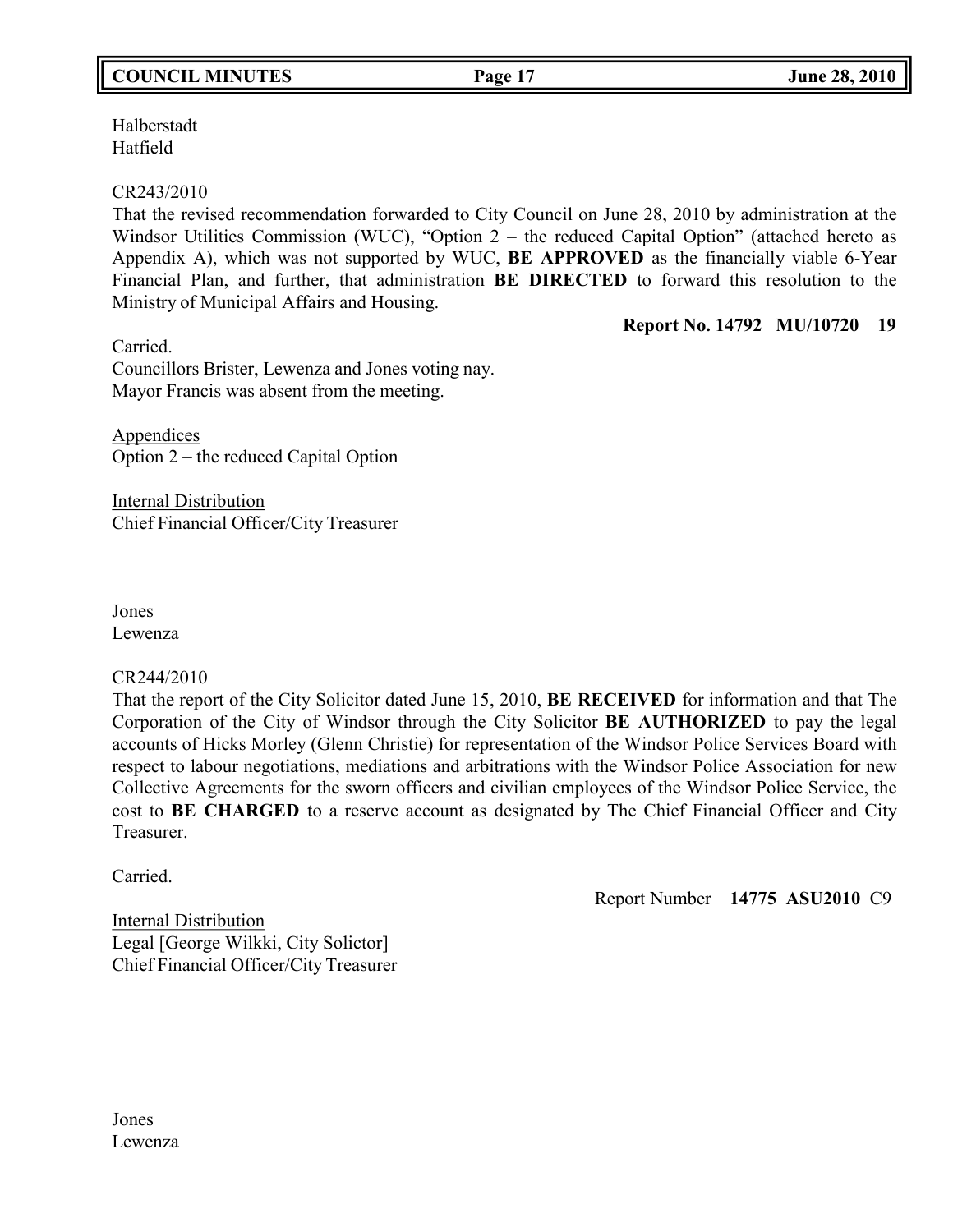| <b>COUNCIL MINUTES</b><br>Page 18 | <b>June 28, 2010</b> |
|-----------------------------------|----------------------|
|-----------------------------------|----------------------|

## CR245/2010

THAT **APPROVAL BE GIVEN** to retain CH2MHILL to provide consulting services to assist the City of Windsor in developing a complete Asset Governance strategy in accordance with their proposal in response to City of Windsor RFP Number 63-10 at a cost not to exceed \$350,000, inclusive of taxes; and

THAT the City Solicitor **BE AUTHORIZED** to prepare a contract for those services, and that the Chief Administrative Officer and City Clerk **BE AUTHORIZED** to sign the contract, satisfactory in form to the City Solicitor, in technical content by the Executive Director of IT and financial content to the City Treasurer and CFO.

Carried.

Report Number **14733 MB/10678 C1**

Internal Distribution Manager of Project Management and Application [Melissa Urban] Chief Financial Officer/City Treasurer Executive Director, Information Technology SDR Program Manager

Halberstadt Lewenza

## CR246/2010

THAT the capital improvements to Charles Clark Square presented in the May 25, 2010 report of the City Planner estimated to total \$160,563 **BE ACCOMPLISHED** using existing funds designated for Charles Clark Square in Capital Budget Project #7033086; and

THAT routine refurbishment and maintenance improvements to Charles Clark Square in the amount estimated to be \$10,000 **BE COMPLETED** by Parks & Facility Operations, as summarized in Appendix A of the May 25, 2010 report of the City Planner using existing funds in the Parks and Facilities Operations 2010 operating budget; and

THAT the City Planner **BE DIRECTED** to report back on improving the functionality of the Civic Esplanade, with emphasis on the blocks between Chatham Street and Riverside Drive.

Carried. Councillor Valentinis voting nay.

Report Number **14764 SR2010 10**

Internal Distribution Planning [Chris Brown] City Planner City Engineer Chief Financial Officer/City Treasurer City Solicitor Executive Director of Recreation and Culture Executive Director of Parks and Facility Operations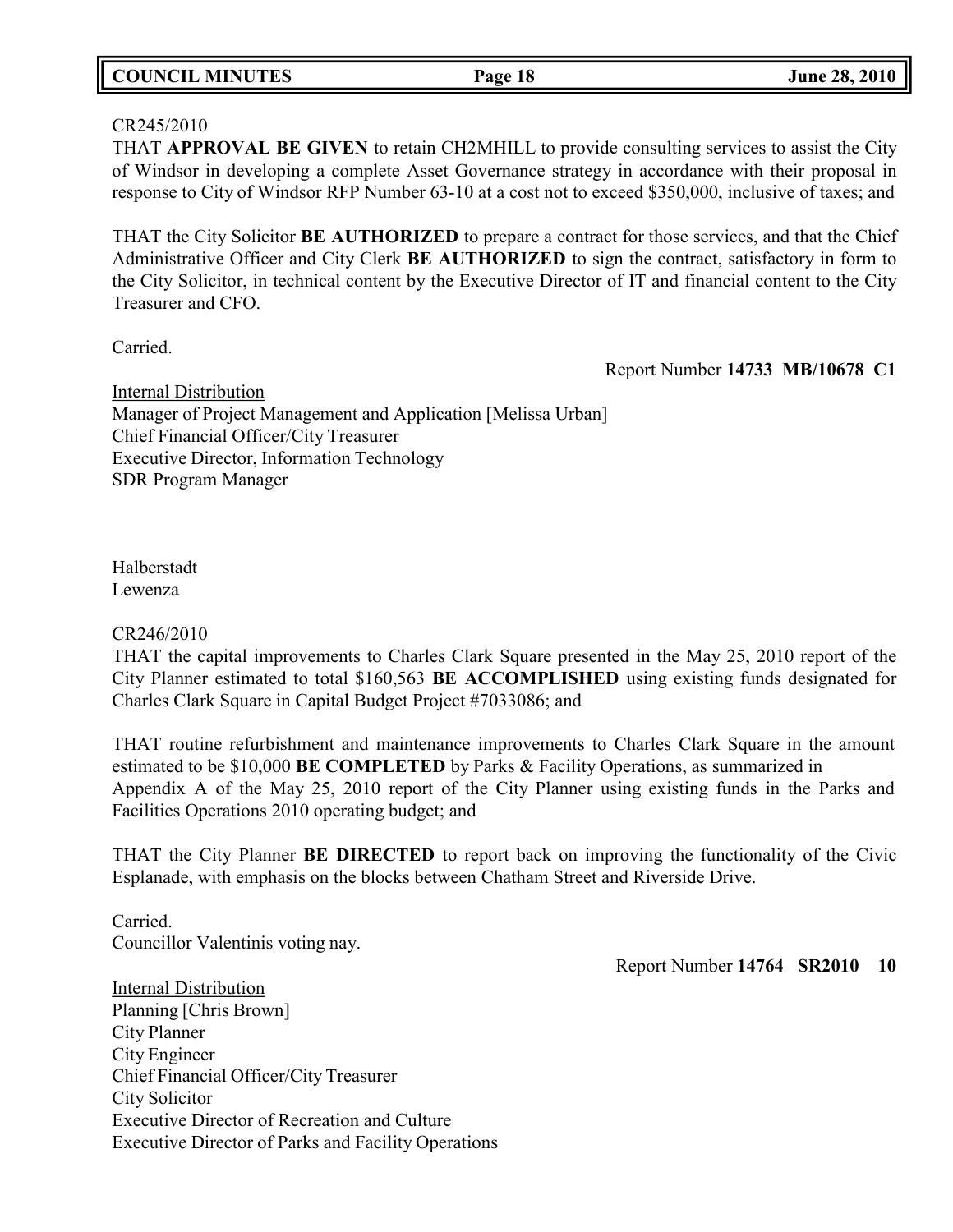Jones

Lewenza

CR247/2010

- I. That the Building Department **ADVERTISE** in the local newspaper to allow the claiming of old indemnities (issued prior to 2003), conditional that proof of Building Permit must be provided and that the period to claim old indemnities be open for only 30 days after the advertisement date;
- II. That the Building Department **BE AUTHORIZED**:
	- In cases where the indemnity is from a corporation that is now dissolved, to forfeit the money to the Office of the Public Guardian and Trustee on behalf of the Crown in accordance with the *Business Corporations Act*;
	- In cases where the indemnity is from an active corporation, to send a notice letter to the corporation's place of business informing them that the indemnity moneys are being held by the City and that the permit requires finalization in order to have the moneys returned.
- III. That the Building Department **BE AUTHORIZED** following the advertised period, to retain any unclaimed amount (of approximately \$308,789.27) of outstanding Building permit Indemnity Deposit funds collected prior to 2003, allocating the funds as follows:
	- Transfer to the *Building Permit Reserve Fund*, \$303,789.27 (Chartfield #180-6990- 0152710).
	- Transfer to the *Building Department,* \$5,000 in consideration of costs incurred in identifying individual receipts, research, matching and related administrative work, (Chartfield #001-6990-1790-02942-0152710);
- IV. That City Council **PASS** By-law 106-2010 pertaining to the collection and refunding of Building Permit Indemnity Deposits and that this By-law become effective August 3, 2010.
- V. That effective August 3, 2010, City Council **REPEAL** the existing Building Indemnities By-law #7942-1984;
- VI. That the Building Department **ADVERTISE** in conjunction with Recommendation (I) (an addendum to the same ad) as a matter of public notification the establishment of the new By-law 106-2010 along with excerpts from the new By-law highlighting the new indemnity amount required and seven year time limit at which point the Chief Building Official can determine an Indemnity deposit to become forfeited.

Carried.

Report Number **14757 SB2010 C11**

Internal Distribution Building [Don Nantais] Chief Building Official Chief Financial Officer/City Treasurer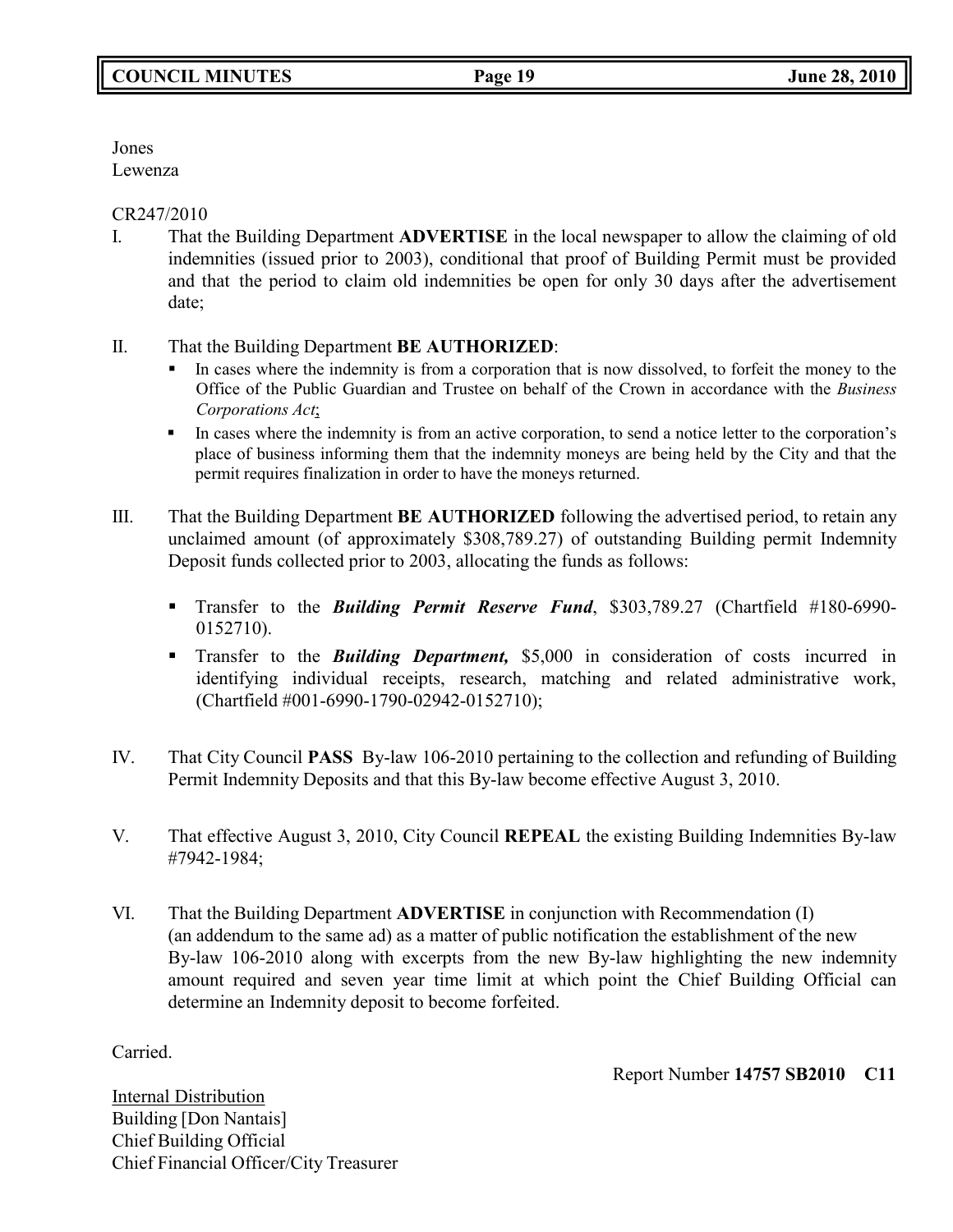City Solicitor

Gignac Brister

# CR248/2010

That Council **APPROVE** Metro Executive Class as the Catering Service provider at Willistead Manor, as per the terms included in their proposal in response to RFP 54-10; and further,

That the Chief Administrative Officer and the City Clerk **BE AUTHORIZED** to sign the catering agreement in form satisfactory to the City Solicitor, in financial content to the City Treasurer and in technical content to the Executive Director of Recreation and Culture.

Carried. Councillors Marra and Valentinis voting nay.

Report Number **14748 APM/6272 12**

Internal Distribution Recreation [Pam Labute] Executive Director, Recreation & Culture Community Development & Health Services Commissioner Chief Financial Officer/City Treasurer City Solicitor Council Secretariat

Jones Hatfield

# CR249/2010

That the request from The Windsor Essex County Humane Society at 1375 Provincial Road for

- 1. The refund of the Site Plan Control Application fee in the amount of \$2,326.00;
- 2. The refund of \$19,677 comprised of building permit fees totaling \$7,146.00, parkland dedication fees of \$2,159.00 and development charges of \$10,372.00 for the Phase 1 addition already constructed;
- 3. The waiver of \$3,255 comprised of building permits fees totaling \$856.00, parkland dedication fees of \$304.00 and development charges of \$2,095.00 for the construction of the Phase 2 addition, and
- 4. The waiver of building permit fees in the amount of \$240.00 for the future Phase 2 roof addition already constructed **BE APPROVED;** and further,

That the monies **BE PROVIDED** as a grant-in-lieu from the Budget Stabilization Reserve Fund.

# Carried.

Councillors Gignac, Brister and Valentinis voting nay.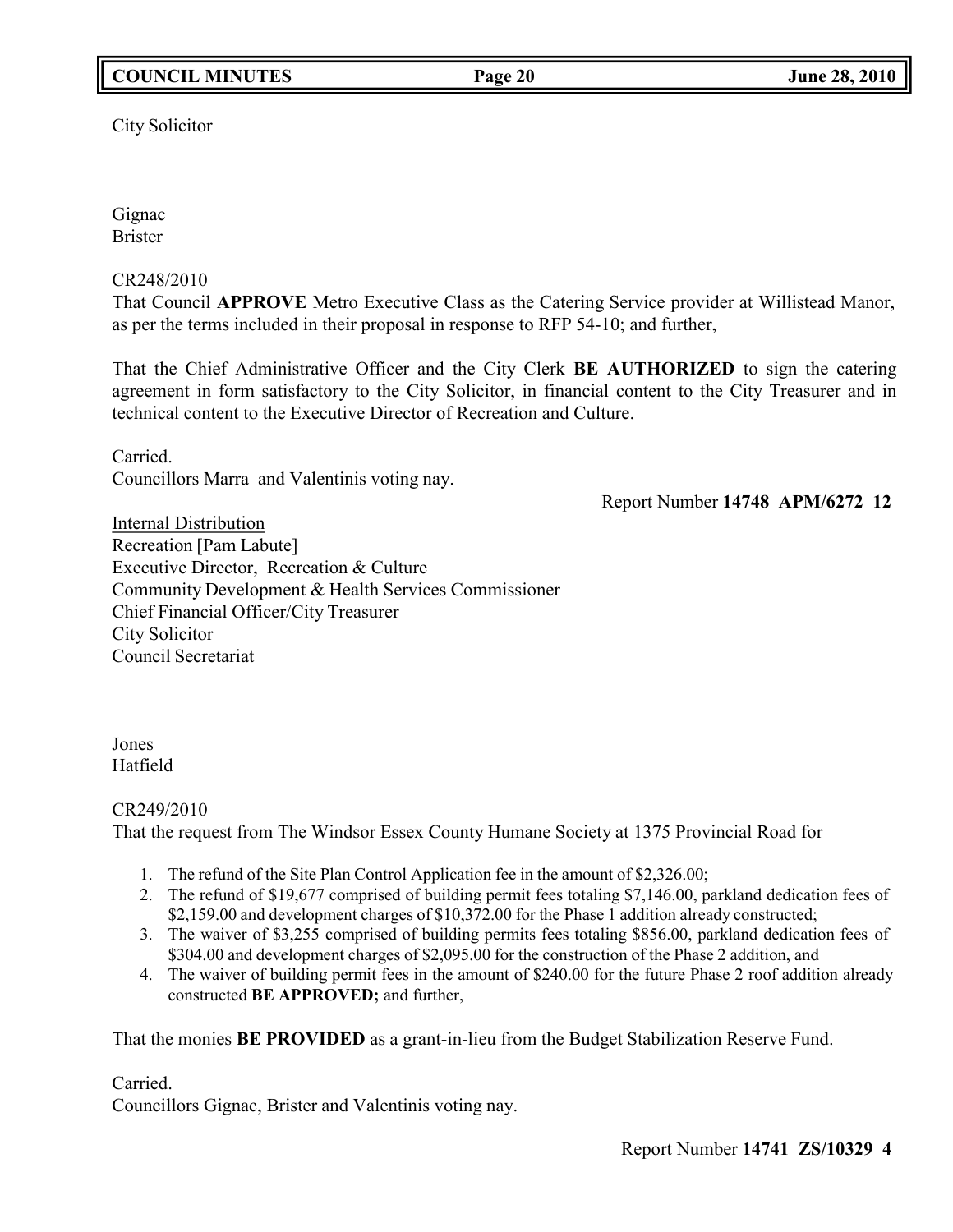# **COUNCIL MINUTES Page 21 June 28, 2010**

Internal Distribution Building [Wm. Jean] Chief Building Official City Planner Chief Financial Officer/City Treasurer City Solicitor

Hatfield Halberstadt

CR250/2010

That the Mayor and City Council **APPROVE** the following recommendations with respect to staffing requirements for the Windsor Essex County Environment Committee (WECEC) and for the City's Environmental Coordinator, in accordance with the Environmental Coordinator Assistant/WECEC Coordinator job description attached to this report as Appendix 1:

1. That the position of WECEC Coordinator, left vacant in October 2009, **BE FILLED** (temporary one (1) year contract), as per WECEC's resolution passed at their January 7, 2010 meeting, approved as part of the Communications package at City Council, at the Council Meeting held February 1, 2010:

# *Moved by D. Clevett, seconded by P. Cheslock,*

*"That a job description regarding a one-year contract for the position of Coordinator for the Windsor Essex Environment Committee (WECEC) BE CREATED by the Manager of Environment Quality, and that the job description BE CIRCULATED to the WECEC members for their feedback prior to submission to Windsor City Council for approval. Carried."*

And further;

- 2. Through the reallocation of existing funding sources, that the position of Environmental Coordinator Assistant/WECEC Coordinator **BE CREATED** initially for a temporary one (1) year contract (to be re-assessed thereafter), in the Environment and PW Operations Department in response to the January 7, 2010 WECEC resolution and that this Environmental Coordinator Assistant/WECEC Coordinator report directly to the Environmental Coordinator to provide coordination services to WECEC and to assist the Environmental Coordinator with Environmental Master Plan (EMP) initiatives as per the attached Environmental Coordinator Assistant/WECEC Coordinator job description, and further;
- 3. That the current level of City funding for the WECEC Coordinator position (\$28,000 per annum) **BE MAINTAINED AND DIRECTED TO** the Environmental Master Plan operating budget to assist with funding the position of Environmental Coordinator Assistant/WECEC Coordinator (temporary one (1) year contract), and further;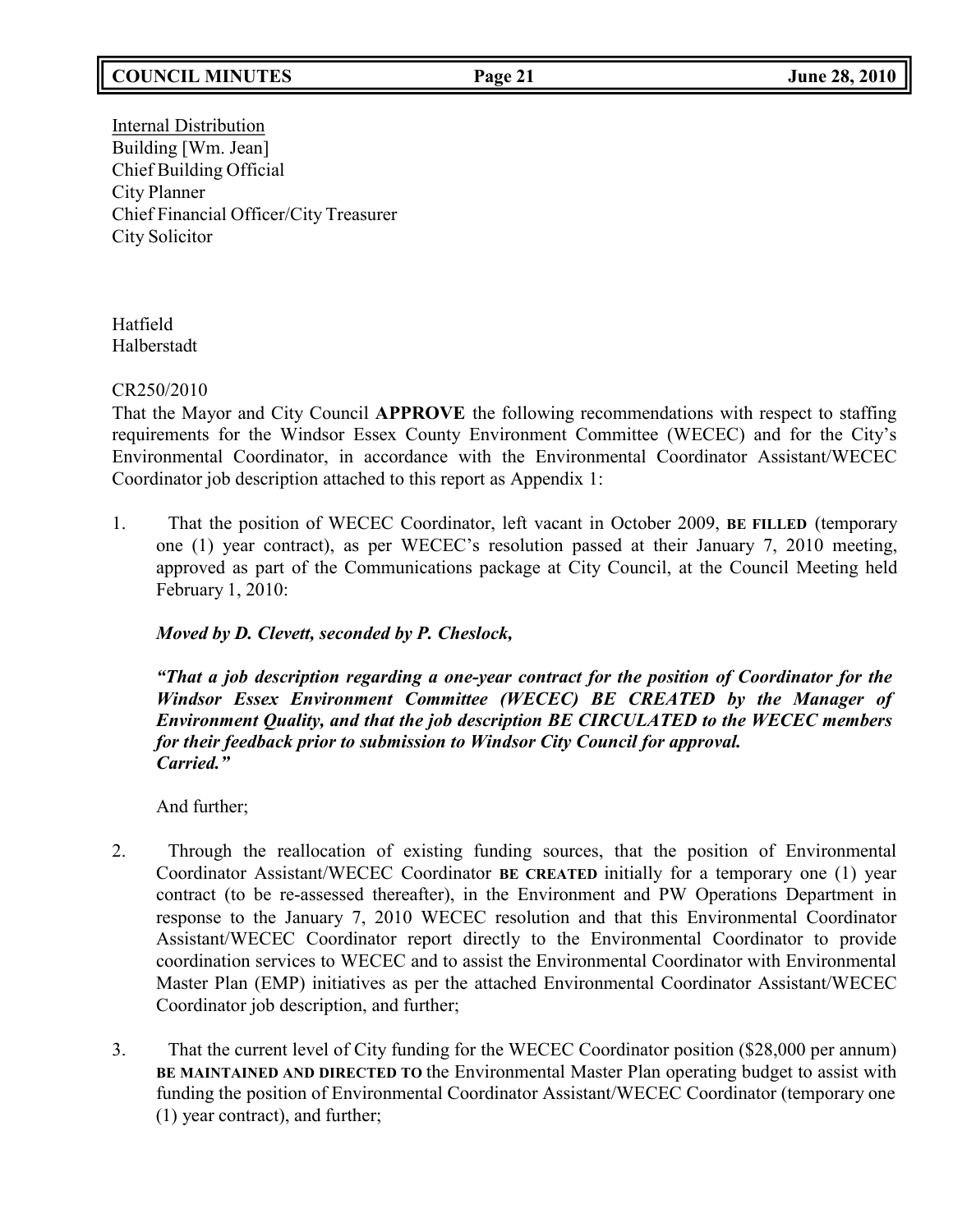| <b>COUNCIL MINUTES</b> | $\sim$ $\sim$<br>Page 22 | June 28, 2010 |
|------------------------|--------------------------|---------------|
|                        |                          |               |

- 4. That existing Environmental Master Plan funds budgeted for temporary part time help (up to \$30,000 per annum) **BE DIRECTED** to assist with funding the position of Environmental Coordinator Assistant/WECEC Coordinator (temporary one (1) year contract, and further;
- 5. That, upon Council's approval of the recommendations in this report, (for a temporary one (1) year contract, the City Clerk **FORWARD** a copy of this report and applicable Windsor City Council Resolution(s) to the Clerk of the County of Essex for County Council approval as per the WECEC Report No. 48 recommendation attached to this document as Appendix 3.

Carried.

Report Number **#: 14756 MB2010 6**

Internal Distribution Appendix 1 Appendix 3

Internal Distribution Public Works [Paul Drca] City Engineer Senior Manager of Pollution Control Executive Director Operations Chief Financial Officer & City Treasurer City Clerk

Gignac Valentinis

CR251/2010

That City Council **RECEIVE FOR INFORMATION** the report of the Chief Building Official dated June 3, 2010 entitled "Response to Council Question 37-2010 Respecting Excessive Vehicle Noise".

Carried.

Report Number **14702 SB2010 7**

Internal Distribution Building [Ann Kalinowski] Chief Building Official City Clerk/Licence Commissioner City Solicitor Council Secretariat – re CQ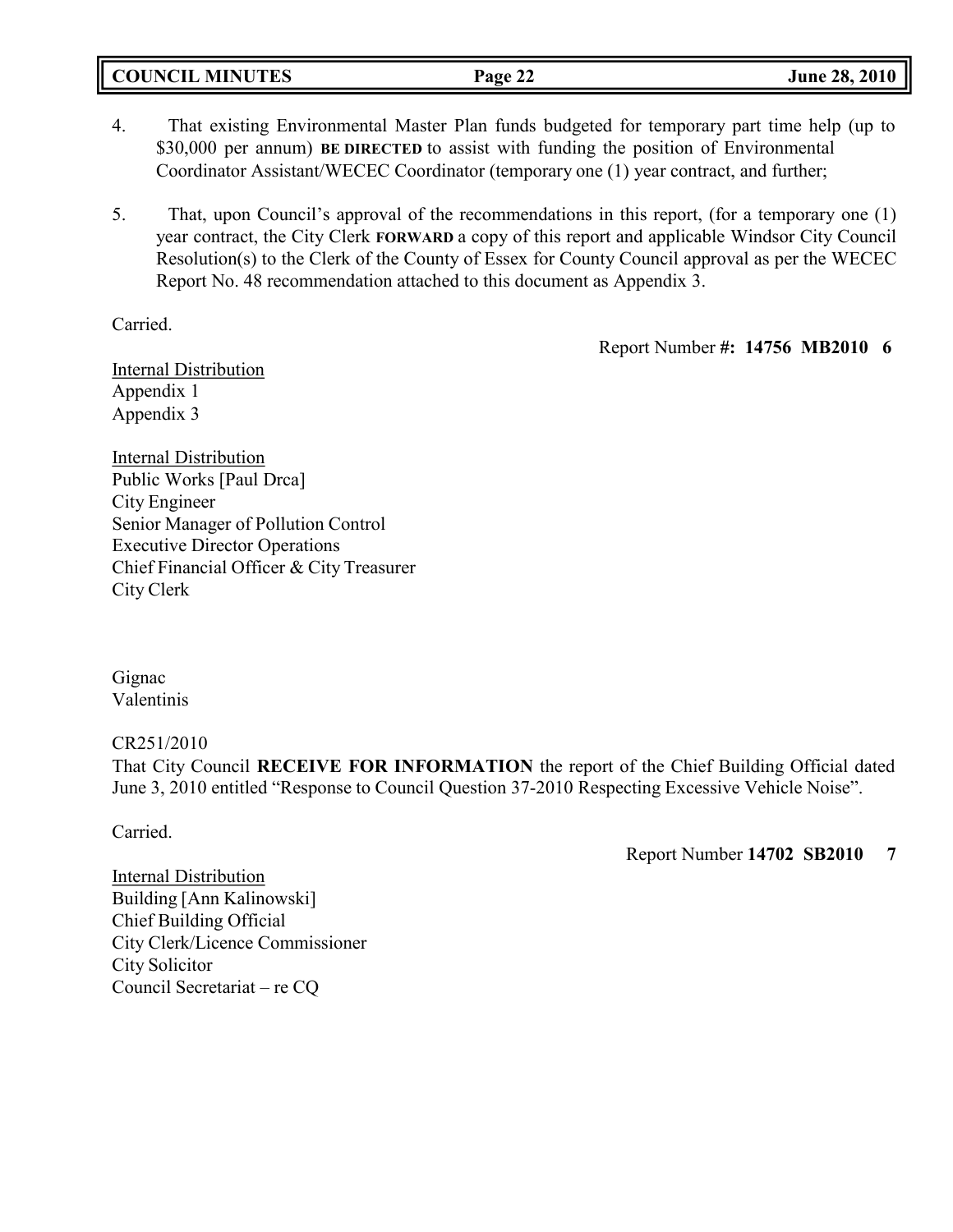# **COUNCIL MINUTES Page 23 June 28, 2010**

Jones Lewenza

## CR252/2010

That the lease agreement between the Essex County Soccer Association (ECSA) and the City of Windsor for the Clubhouse facility located in McHugh Park Soccer Complex for the years 2010 to 2014 with an option to renew for a further 5-year period **BE APPROVED** subject to legal form by the City Solicitor and technical content by the Executive Director of Recreation and subject to the following terms:

- 1. The rental period will commence upon completion of the building (expected to be in September/October) and end on December 31, 2014 with an option to renew for an additional 5 year period with ECSA having first right of refusal for further 5-year terms for the life of the Association;
- 2. The annual rental fee for the period is \$1 per year;
- 3. ECSA will provide public liability insurance in the amount of \$2 million, with the Corporation of the City of Windsor as an additional named insured, and which policy shall contain a cross liability clause and separation of insured clause and shall be in form satisfactory to the City Solicitor. ECSA will provide a 30 days cancellation notice of the lease agreement;
- 4. ECSA will provide proof of Tenant's Legal Liability in the amount of \$ 300,000;
- 5. ECSA will be responsible for any repairs of a non-capital nature initiated by ECSA;
- 6. ECSA will be responsible for the applicable maintenance and utility costs, including the public washrooms;
- 7. ECSA will be required to obtain permission from the Executive Director of Recreation and Culture prior to making any changes to the interior or exterior of the building;
- 8. The Clubhouse Facility will be made available to other clubs with similar purposes by ECSA;
- 9. The City of Windsor exempts ECSA from property tax conditional on compliance with the municipal capital facility provisions of the *Municipal Act*;
- 10. That the CAO and City Clerk **BE AUTHORIZED** to sign an agreement to be in form satisfactory to the City Solicitor, for content to the City Treasurer and in technical content to the Executive Director of Recreation and Culture and further, that the Clubhouse Facility in McHugh Park Soccer Complex **BE DECLARED** a municipal capital facility and further that the City Solicitor **BE AUTHORIZED** to create a by-law for such purpose.

Carried.

Report Number **14769 SRP/8636 C8**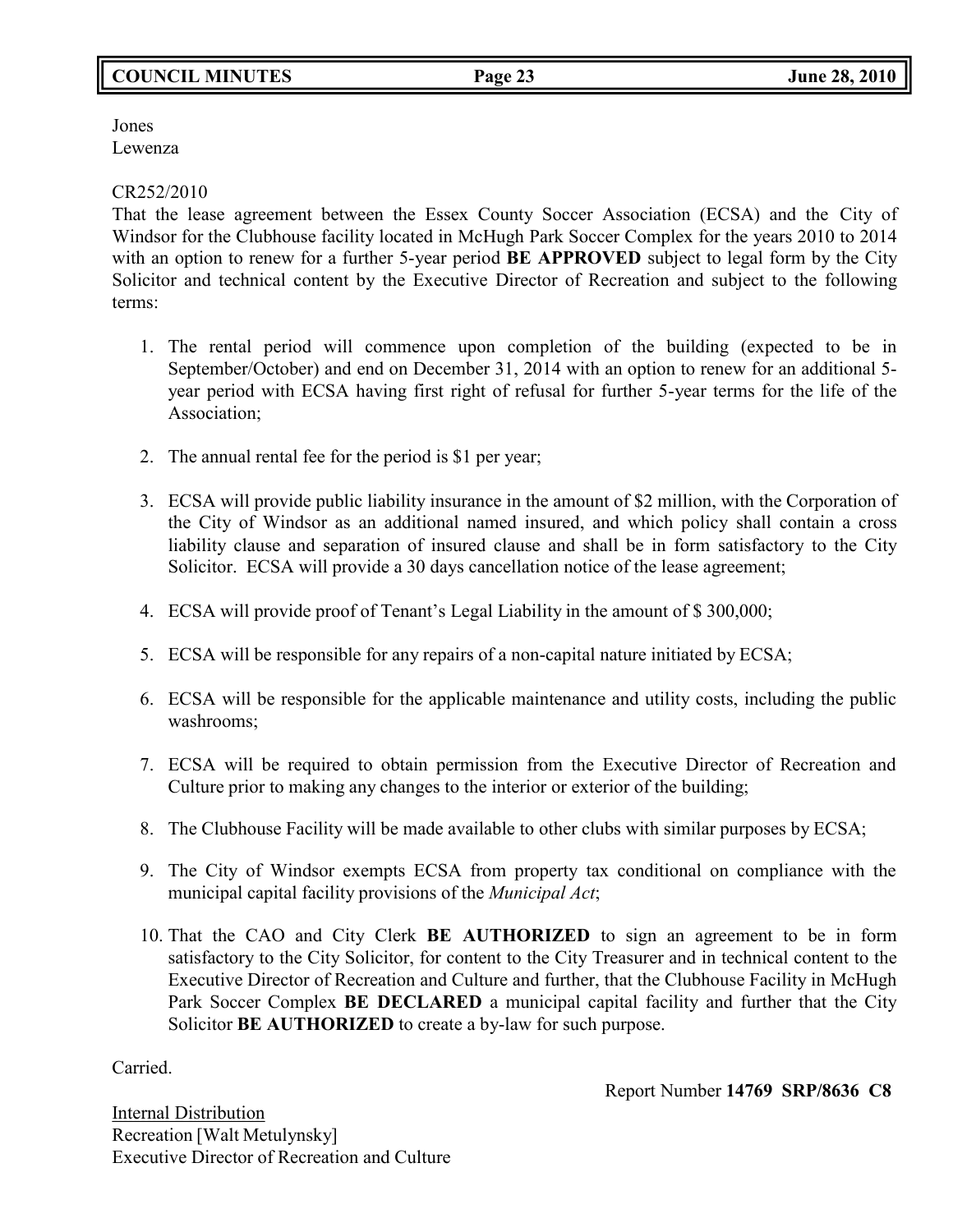|  | <b>COUNCIL MINUTES</b> |
|--|------------------------|
|--|------------------------|

# Community Development and Health Commissioner Chief Finance Officer/City Treasurer City Solicitor

Lewenza Valentinis

# CR253/2010

That City Council **APPROVE** the Employment Ontario Transformation Project Transitional and Service Delivery Plans, as outlined in the report of the Executive Director of Employment and Social Services dated June 1, 2010.

Carried. Councillor Dilkens was absent from the meeting when the vote was taken on this matter.

Report Number **14749 GP/10258 2**

Internal Distribution Community Development and Health Services [Mary Ellen Bernard] Community Development and Health Commissioner Executive Director, Employment and Social Services Legal – Cheryl Glassford Chief Financial Officer/City Treasurer

Marra Lewenza

# CR254/2010

That the report from the City Engineer dated May 20, 2010 regarding "M156-2009 Baseline Road Posted Speed" **BE RECEIVED;** and

That Traffic By-law 9148 BE AMENDED to add Baseline Road from 8<sup>th</sup> Concession Road to the east City Limit to Schedule 'K' 60 kilometres per hour Speed Limit.

Carried.

Councillor Brister discloses an interest and abstains from voting on this matter.

Report Number **14743 ST2010 3**

Internal Distribution Public Works [J.M. Eugeni**]** City Engineer Senior Manager Infrastructure and Transportation Planning/Deputy City Engineer Manager of Traffic Operations – John Wolf Supervisor of Signs & Markings, Traffic – Roberto Peticca Manager of Compliance & Enforcement - Mobile Unit – Sandra Taziker Chief of Police City Solicitor – Please prepare the necessary by-law.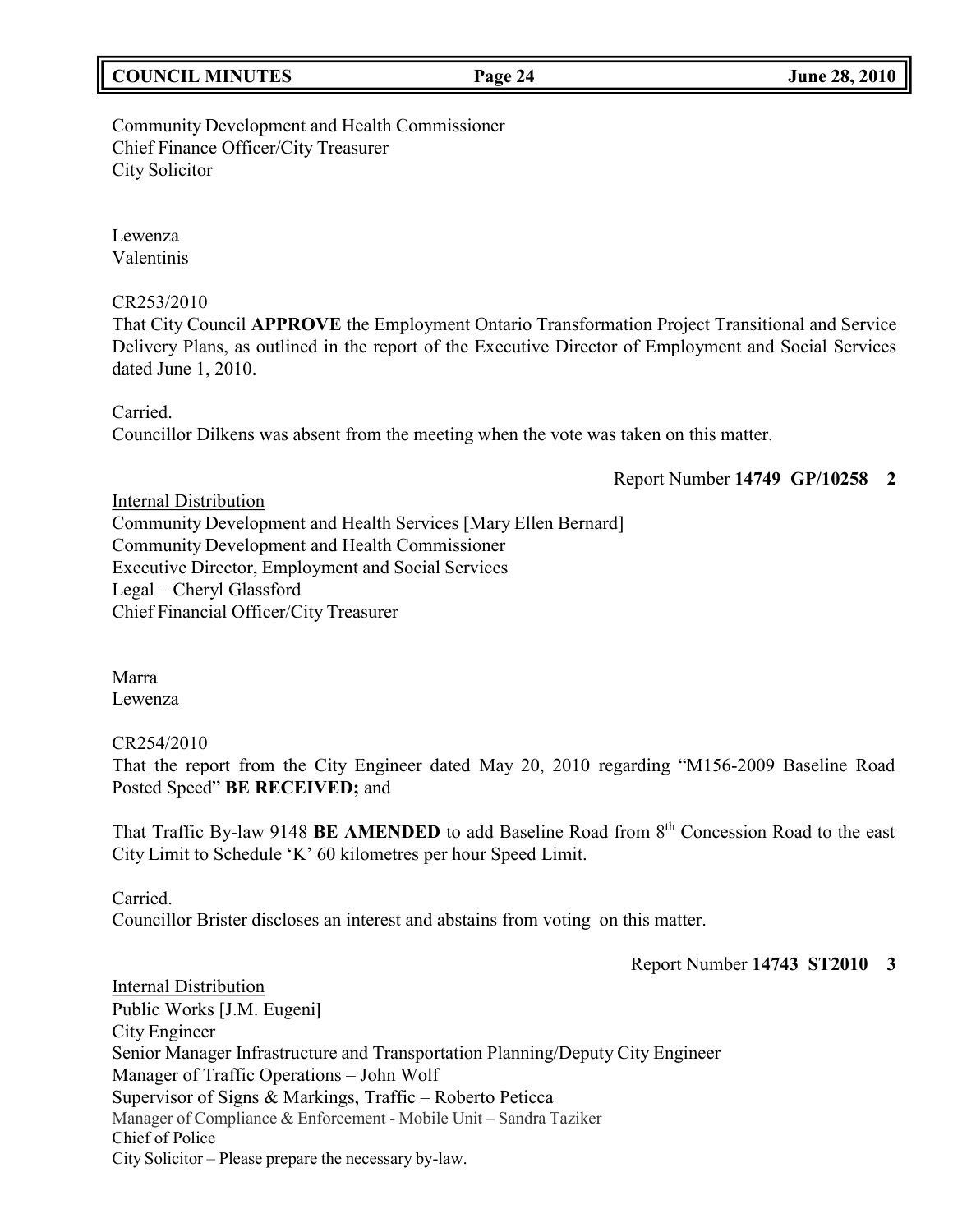Halberstadt Valentinis

## CR255/2010

That the report of the City Planner dated June 16, 2010 entitled "Response to CR185/2010 (Medical Office/Methadone Clinic)" **BE DEFERRED** to the July 26, 2010 meeting of Council, to allow for interested parties to be in attendance, and that administration **BE REQUESTED** to **INVITE** a representative from the LHIN (Local Health Integration Network) to be in attendance at that meeting.

Carried.

Report Number **14772 ZB/10547 5**

Internal Distribution Planning [Adam Szymczak] City Planner City Solicitor

## Jones Lewenza

## CR256/2010

THAT City Council **APPROVE** the Working Protocol for Addressing Items of Regional Interest. as presented in the report of the Chief Administrative Officer dated May 26, 2010 entitled "City of Windsor – County of Essex Working Protocol for Addressing Items of Regional Interest".

Carried.

Report Number **14778 GM2010 C13**

Internal Distribution Chief Administrative Office **[**Terri Knight Lepain]

Jones Lewenza

## CR257/2010

That Council **RECIEVE FOR INFORMATION** the report of the Chief Building Official dated June 17, 2010 respecting enforcement within areas around the University of Windsor and FURTHERMORE, that Council **ENDORSE** the Compliance & Enforcement Plan of Action around the University of Windsor as it related to discarded items.

Carried.

Internal Distribution Buidling [Ann Kalinowski] Report Number **14765 AB2010 C14**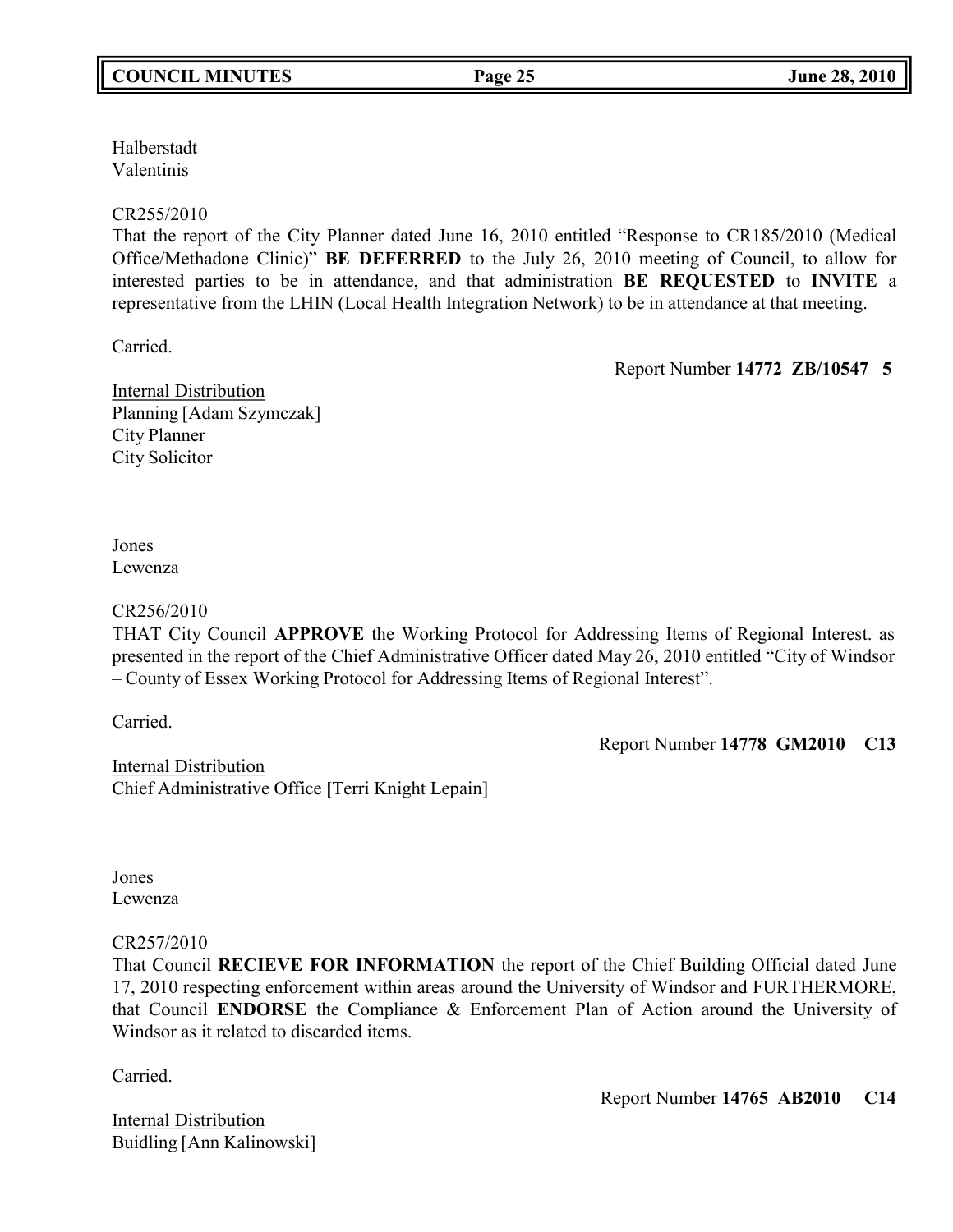# **COUNCIL MINUTES Page 26 June 28, 2010**

Chief Building Official Executive Director Operations City Solicitor

Jones Lewenza

CR258/2010

That Council **ADOPT** the Drainage Report for the Grand Marais Drain Improvements – Phase 2 by Provisional By-law 103/2010 in accordance with Section 45 of the *Drainage Act.*

Carried.

Report Number **14758 SW/9957 C15**

Internal Distribution Public Works [Paul Mourad] City Engineer Chief Financial Officer/City Treasurer City Solicitor

Brister Gignac

## CR259/2010

THAT City Council **ENDORSE** the staff accommodation plan required due to the organization changes resulting from the Corporate Reorganization, and that the associated costs of \$92,700 **BE FUNDED** as follows: \$21,500 from the existing Parks and Facility Management Amalgamation – 7061037 capital project, within the Parks and Facility Operations Department, and \$71,200 from the existing capital project City Hall Exterior Improvements – 7052170; and

THAT City Council **ENDORSE** the additional priority staff accommodation changes aimed at improving workplace efficiency, and that the costs of \$203,360 **BE FUNDED** as follows: \$72,800 from the existing capital project City Hall Exterior Improvements - 7052170 and \$70,000 from the approved 2010 capital project aimed at renovating 171 Goyeau St. and that the remaining \$60,560 **BE FUNDED** from the existing capital project 4<sup>th</sup> Floor Renovations/Equipment- 7051020; and

THAT City Council **DIRECT** administration to **PROCEED** with implementation of the Accommodation Plan immediately, with an anticipated completion date of December 31, 2010.

Carried.

Report Number **14763 GM/9468 16**

Internal Distribution Manager of Real Property Asset Planning [Sergio Grando] City Planner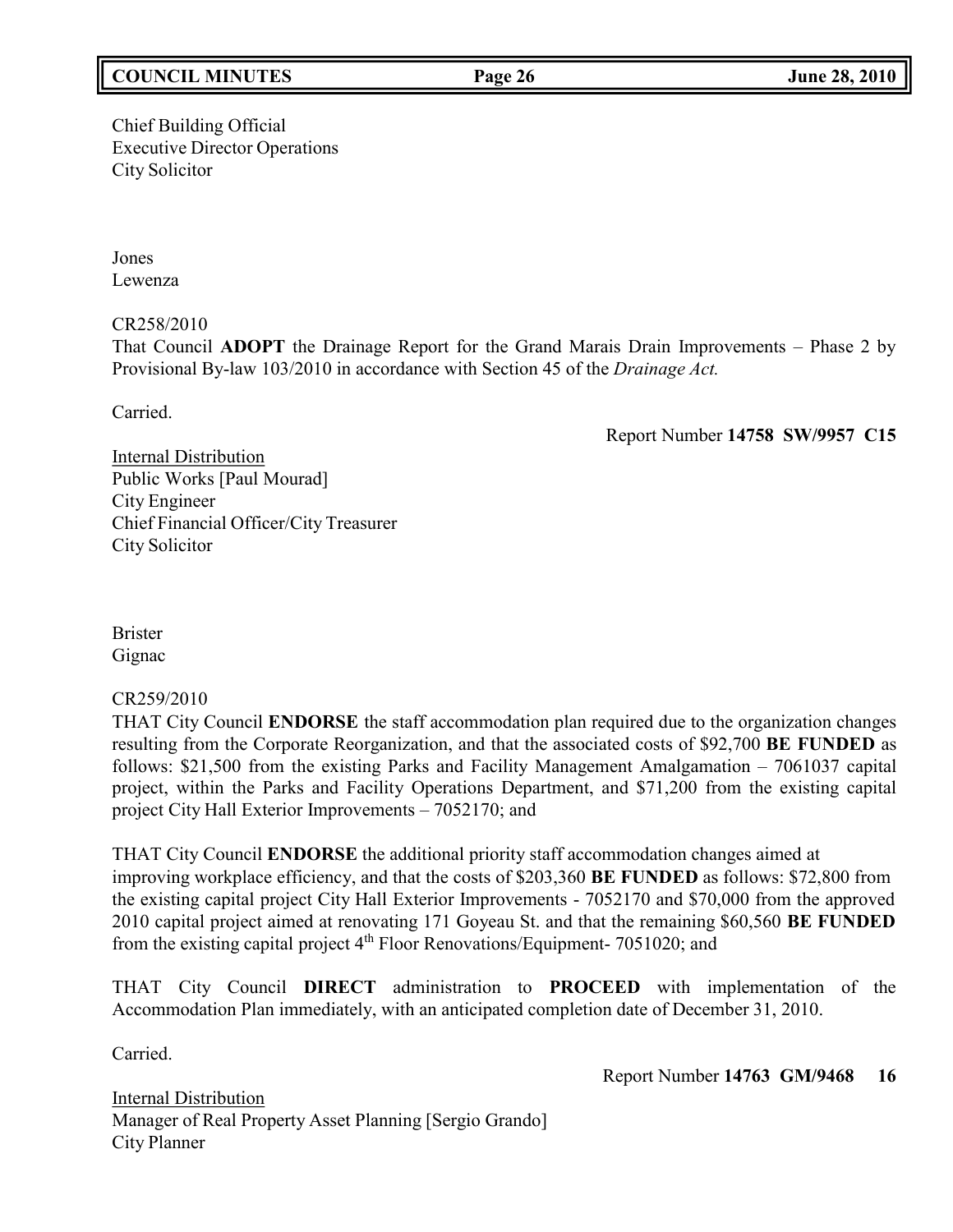# **COUNCIL MINUTES Page 27 June 28, 2010**

City Engineer Community Development and Health Commissioner City Clerk/Licence Commissioner Chief Financial Officer/City Treasurer City Solicitor

Jones Lewenza

CR260/2010

That Council **ADOPT** By-law 104/2010 for the construction of curbs and gutters and boulevard restoration on Lloyd George Boulevard from Rose Street to Grand Boulevard as a Local Improvement in accordance with Section 5 of Ontario Regulation 586/06, made under *Municipal Act 2001*.

Carried.

Report Number **14755 SW/10583 C17**

Internal Distribution Public Works [Paul Mourad] City Engineer Chief Financial Officer/City Treasurer City Solicitor

Jones Lewenza

CR261/2010

That the results of the poll conducted by the Deputy Clerk on June 23, 2010 approving the following **BE CONFIRMED AND RATIFIED:**

> That with regards to the request of the Windsor Professional Health Organization, that the Mayor **BE AUTHORIZED** to sign a letter of support regarding an application to the Ministry of Health and Long Term Care for designation as a Family Health Team (FHT) and related funding support.

Carried.

Report Number **14786 MH2010 C18**

Internal Distribution Council Services [Steve Vlachodimos]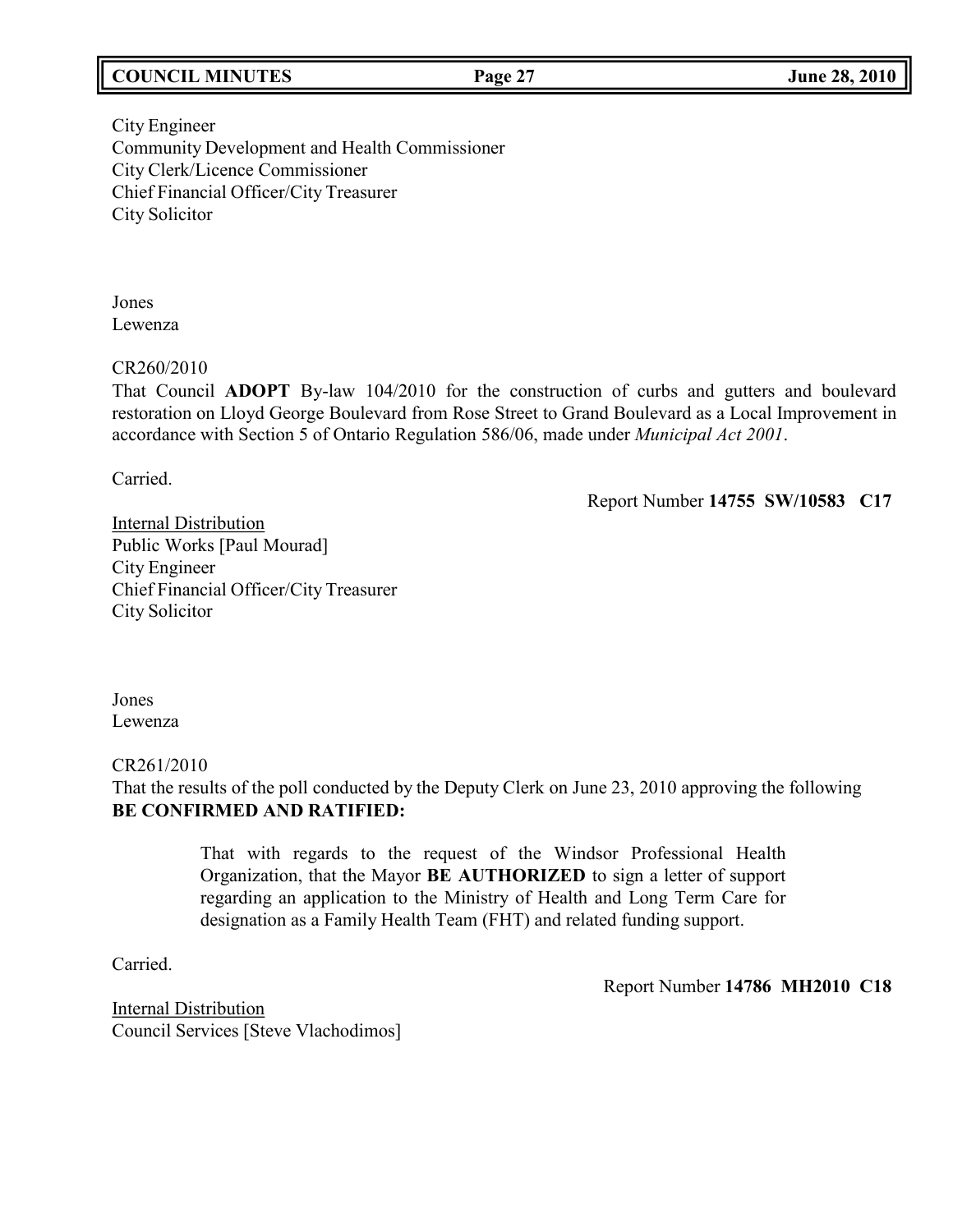# **COUNCIL MINUTES Page 28 June 28, 2010**

Halberstadt Hatfield

### CR262/2010

- I That an amendment to Zoning By-law 8600 **BE APPROVED** by deleting subsection 10 of Section 25 of said by-law.
- II That the City Planner **BE DIRECTED** to consider the inclusion of appropriate policies in the Official Plan regarding the provision of additional parking areas associated with commercial, industrial and institutional uses.

Carried.

Councillor Lewenza was absent from the meeting when the vote was taken on this matter.

Report Number **14768 ZB/10656 PAC 1**

Internal Distribution City Planner Manager of Development Chief Building Official City Engineer City Solicitor Zoning Clerk - Council Services Manager of Business Administration - Licensing Adam Szymczak, City Planner

Brister Valentinis

## CR263/2010

- **I** That the application of Nefibo Incorporated for approval of a draft plan of condominium for a property legally described as Lots 12 & 13, Part Lot 11, in Block 2, Registered Plan 256; Parts 1, 2, 3 & 4 Reference Plan 12R-835, City of Windsor, at 737 Ouellette Avenue to permit the conversion of a 20-storey apartment building containing 200 residential dwelling units and 2 commercial units from rental to condominium status, as shown on the attached Map No. CDM-007/09-2, **BE APPROVED** subject to:
	- A. The owner shall enter into a condominium agreement to provide for the following together with all items contained in the Consultation section of this report;
	- B. That the draft plan approval shall lapse on June 28, 2013 (3 years from the date of approval);
	- C. Existing tenants shall be given a right of first-refusal to purchase the dwelling unit they presently occupy;
	- D. In the event that existing tenants do not exercise their option to purchase their dwelling unit, they shall be offered a life time non-transferable lease which shall be registered on title and binding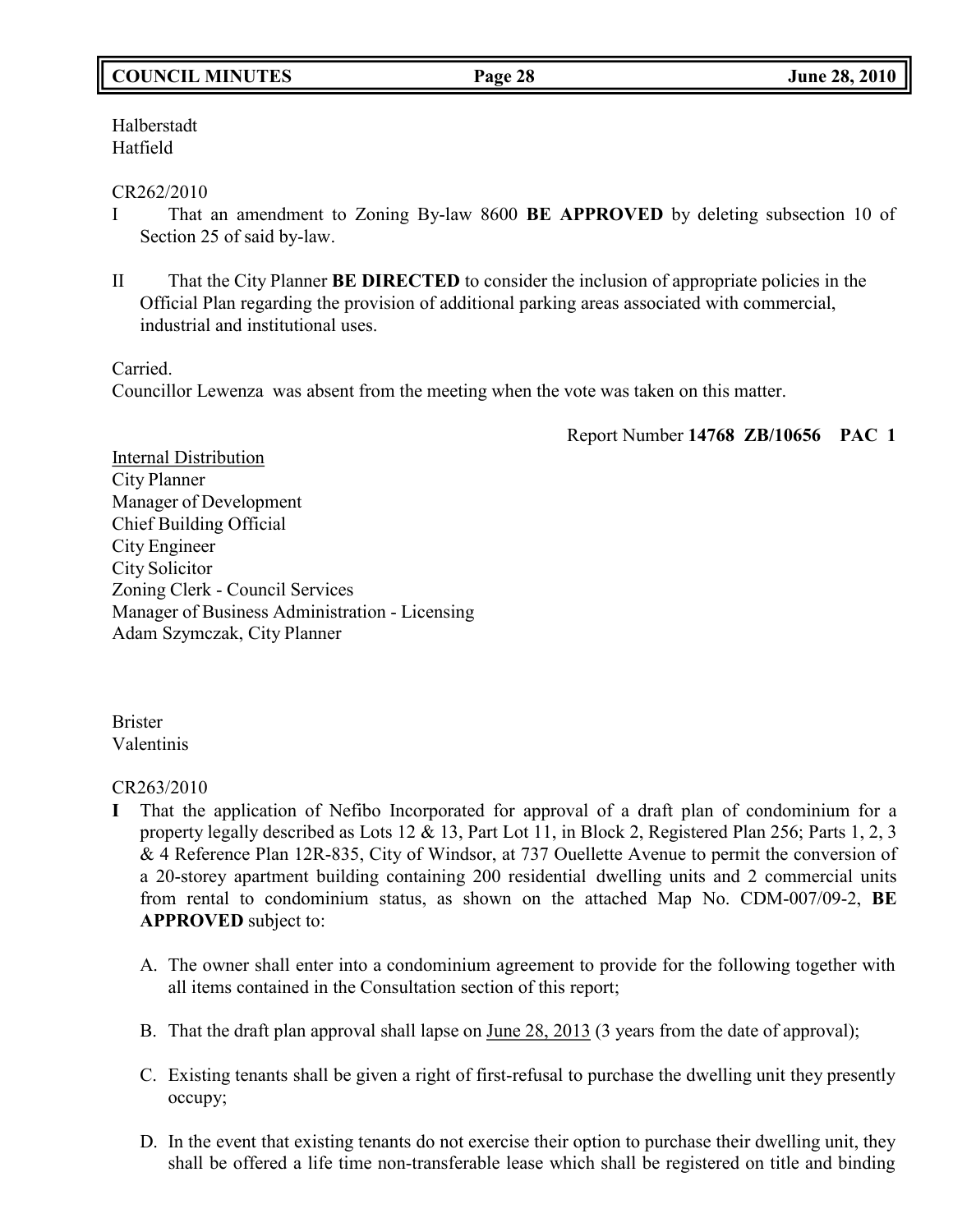# **COUNCIL MINUTES Page 29 June 28, 2010**

on all subsequent owners. Such lease shall be satisfactory in form and content to the City Solicitor;

- E. The owner shall agree to remedy all site and building deficiencies as documented in the:
	- 1. Building Condition Assessment report prepared by AMEC Earth & Environmental, dated July 29, 2009 with all corrections and improvements to be cleared as completed by an engineer retained by the owner;
	- 2. Building Department's Order to Repair dated May 3, 2010 as attached as Appendix 'A';
	- 3. Works Department Engineering and Corporate Projects comments listed as attached as Appendix 'C' of this report;

All corrections and improvements shall be to the satisfaction of the Chief Building Official and the City Engineer;

- F. The owner shall agree to remedy all safety and security deficiencies as identified in the report of the Windsor Police Service dated May 11, 2010 and attached as Appendix 'B'. All corrections and improvements shall be to the satisfaction of the Chief of Police;
- G. The owner agrees to address the requirements and deficiencies identified in the report from the Planning Department's Landscape Architect, dated December 21, 2009, as attached as Appendix 'D', and to submit a photometric plan. The photometric plan will be reviewed in consultation with Windsor Police Services and will be to the satisfaction of the Landscape Architect.
- H. All landscaping improvements will be to the satisfaction of the Planning Department's Landscape Architect and to the satisfaction of the Manager of Development Applications.
- I. The owner shall agree to provide adequate screened storage space for appropriate and approved garbage, recycling and yard waste containers, in compliance with municipal by-laws to the satisfaction of the Manager of Environmental Services and Chief Building Official.
- J. The owner shall agree to ensure accessibility to the building, at grade, where feasible and provide a minimum of 2 handicap parking spaces. All improvements are to be to the satisfaction of the City Engineer and Chief Building Official;
- **II** Final approval of the plan of condominium shall not be considered until all of the required works under '**1. Recommendations I'** have been completed to the satisfaction of the respective departments and a condominium agreement has been registered against the subject lands.

Carried.

Councillor Hatfield voting nay.

Councillors Lewenza and Dilkins were absent from the meeting when the vote was taken on this matter.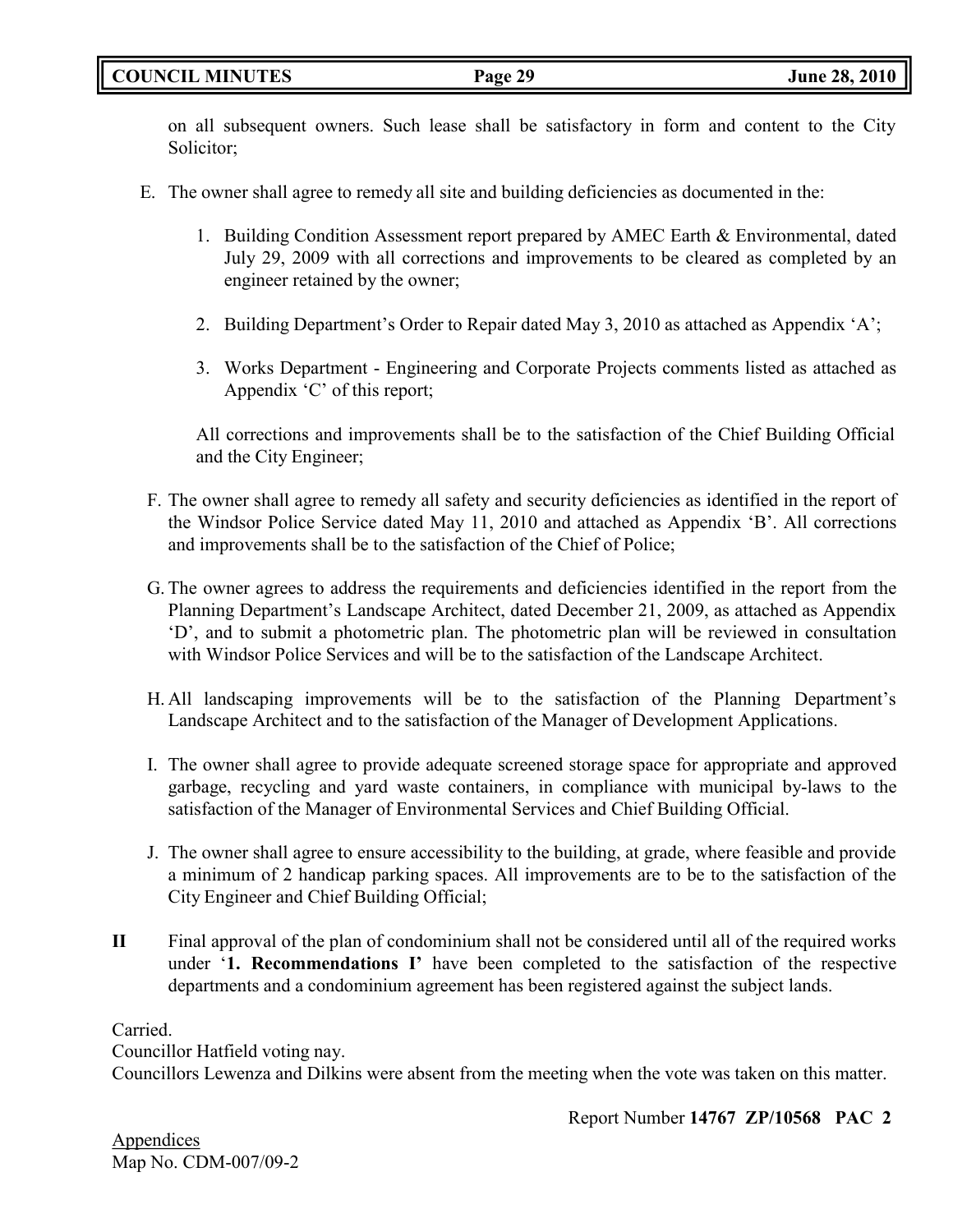# **COUNCIL MINUTES Page 30 June 28, 2010**

Order to Repair Works Department Comments Report of Windsor Police Service Report of Landscape Architect

**Internal Distribution** City Planner Manager of Development Chief Building Official City Engineer City Solicitor Zoning Clerk - Council Services Manager of Business Administration - Licensing Chief of Police Manager of Environmental Services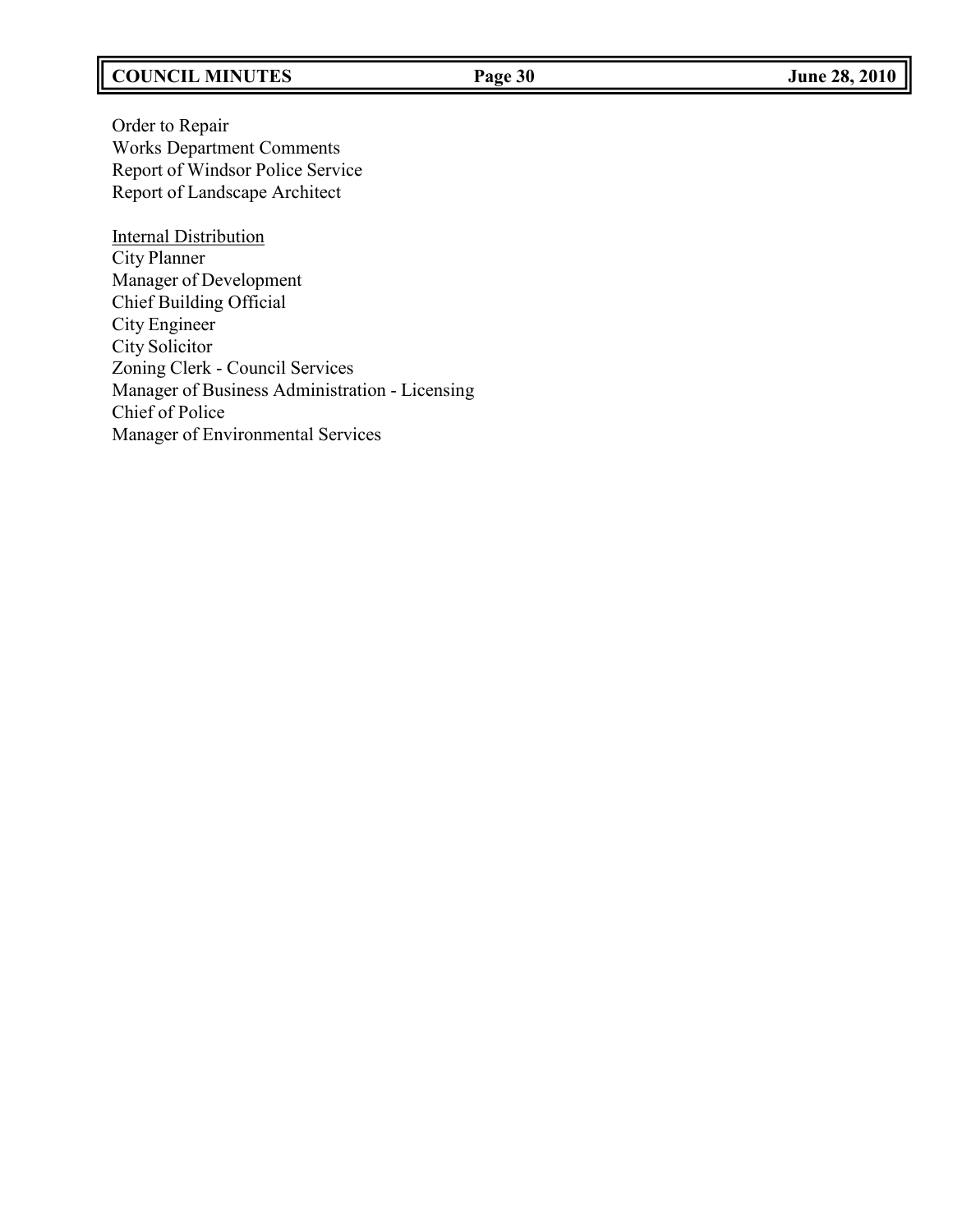**ADOPTED** by Council at its meeting held June 28, 2010 [**M184-2010**] KK Windsor, Ontario June 28, 2010

# **REPORT NO. 283** of the **Windsor Heritage Committee** at its meeting held June 9, 2010 5:30 o'clock p.m. Meeting Room 405, 400 City Hall Square East

Present: Robin Easterbrook, Chair Tony Amato Lynn Raeburn Baker Gudrin Bildfell Simon Chamely Dr. Paul DeMarco Andrew Foot Janice Marchand Noreen Slack

Your Committee submits the following recommendation:

That **NO ACTION** be taken in response to the proposed demolition of the building on the property at 1181 Ouellette Avenue which is listed on the Windsor Municipal Heritage Register under provisions of *Part IV of the Ontario Heritage Act*.

*NOTE:* The report of the Heritage Planner dated May 26, 2010 is attached as background information.

**CHAIR**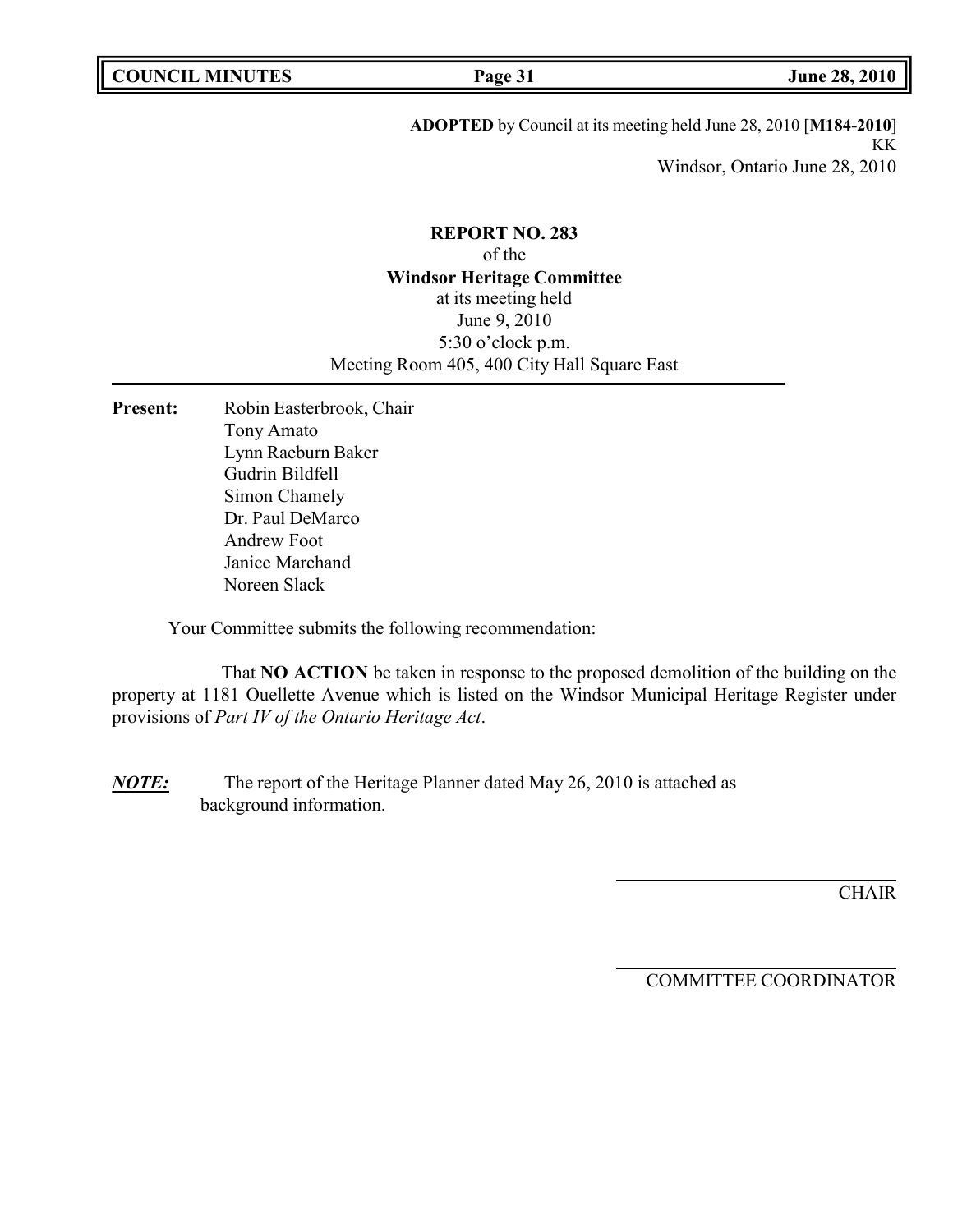| <b>COUNCIL MINUTES</b> |  |
|------------------------|--|
|------------------------|--|

**COUNCIL EXECUTE:** FOR **LIGATION COUNCIL COUNCIL COUNCIL COUNCIL COUNCIL COUNCIL COUNCIL COUNCIL COUNCIL COUNCIL** 

**ADOPTED** by Council at its meeting held June 28, 2010 [**M186-2010**] /SV

# **SPECIAL MEETING OF COUNCIL – IN CAMERA June 28, 2010**

### **Meeting called to order at: 4:30 p.m.**

### **Members in Attendance:**

Councillor D. Dilkens Councillor C. Postma (Acting Mayor, as Mayor Francis is out of town on city business) Councillor R. Jones Councillor A. Halberstadt Councillor F. Valentinis Councillor K. Lewenza Councillor B. Marra (arrives at 5:50 o'clock p.m.) Councillor P. Hatfield Councillor J. Gignac

# **Also in attendance:**

H. Reidel, Chief Administrative Officer R. Warsh, Community Development and Health Commissioner M. Sonego, City Engineer G. Wilkki, City Solicitor S. Vlachodimos, Deputy City Clerk O. Colucci, Chief Financial Officer N. Coleman, Mayor's Chief of Staff P. Brode, Senior Legal Counsel (Item 1) T. Piruzza, Executive Director of Employment and Social Services (Item 3) J. Lechicky, Manager of Employee Relations (Item 4) V. Mihalo, Executive Director of Human Resources (Item 4) D. Fields, Fire Chief (Item 4) A. Reaume, Deputy Fire Chief (Item 4) J. Saunders, Hicks Morley (Item 4)

**Verbal Motion is presented by Councillor Lewenza, seconded by Councillor Valentinis,**

**to move in Camera for discussion of the following item(s):**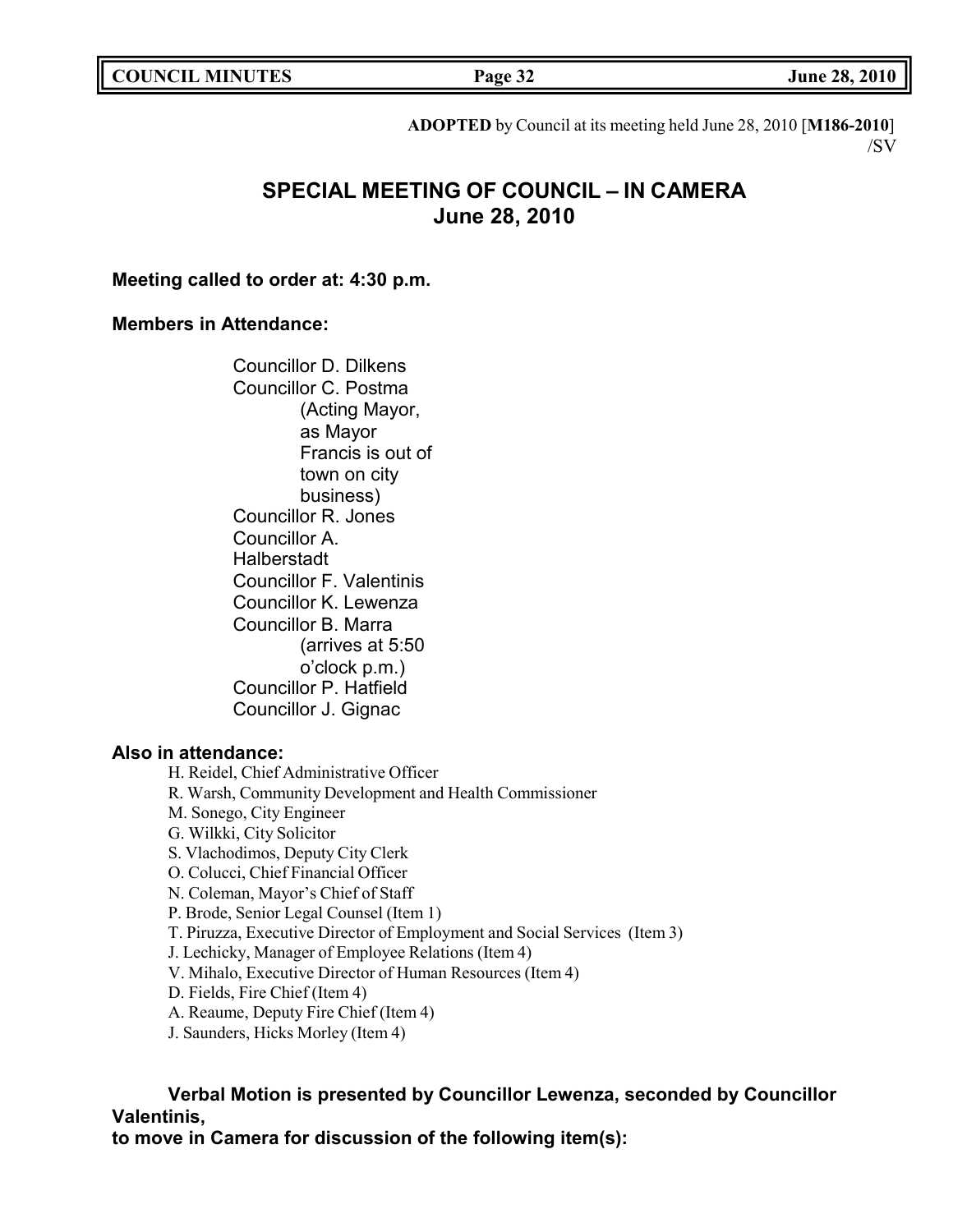| Item No. | <b>Subject</b>                                                                          | Section – Pursuant<br>to to<br>Municipal Act, 2001,<br><b>as</b><br>amended |
|----------|-----------------------------------------------------------------------------------------|-----------------------------------------------------------------------------|
|          | Legal matter – litigation                                                               | 239(2)(e)                                                                   |
| 2.       | Property matter – easement purchases                                                    | 239(2)(c)                                                                   |
| 3.       | Personal matter – about an identifiable<br>individual(s) – See Item 2 on regular agenda | 239(2)(b)                                                                   |
| 4.       | <b>Personal matter – labour negotiations</b>                                            | 239(2)(d)                                                                   |

# **Motion Carried.**

**Councillor Marra was absent from the meeting when the vote was taken on this matter.**

## **Declarations of Pecuniary Interest:**

None disclosed.

**Discussion on the items of business (Items 1, 2, 3, 4)**

**Verbal Motion is presented by Councillor Gignac, seconded by Councillor Dilkens,**

**to move back into public session.**

**Motion Carried.**

## **Moved by Councillor Brister, seconded by Councillor Dilkens,**

# **THAT the Clerk BE DIRECTED to transmit the recommendation(s) contained in the report(s) discussed at the In-Camera Council Meeting held June 28, 2010 directly to Council for consideration at the next Regular Meeting.**

1. That the recommendation contained in the confidential report from the City Solicitor, Senior Legal Counsel, Chief Financial Officer and City Treasurer and City Engineer respecting a legal matter – litigation **BE APPROVED**.

2. That the recommendation contained in the confidential report from the Property Supervisor, City Solicitor, City Engineer, and Chief Financial Officer and City Treasurer respecting a property matter – easement purchases **BE APPROVED**.

3. That the recommendation contained in the confidential report from the Community Development and Health Commissioner, Executive Director Employment and Social Services, Project Manager Employment Ontario Transformation Project, Executive Director of Human Resources, City Solicitor and Chief Financial Officer and City Treasurer respecting a personal matter about an identifiable individual **BE APPROVED**.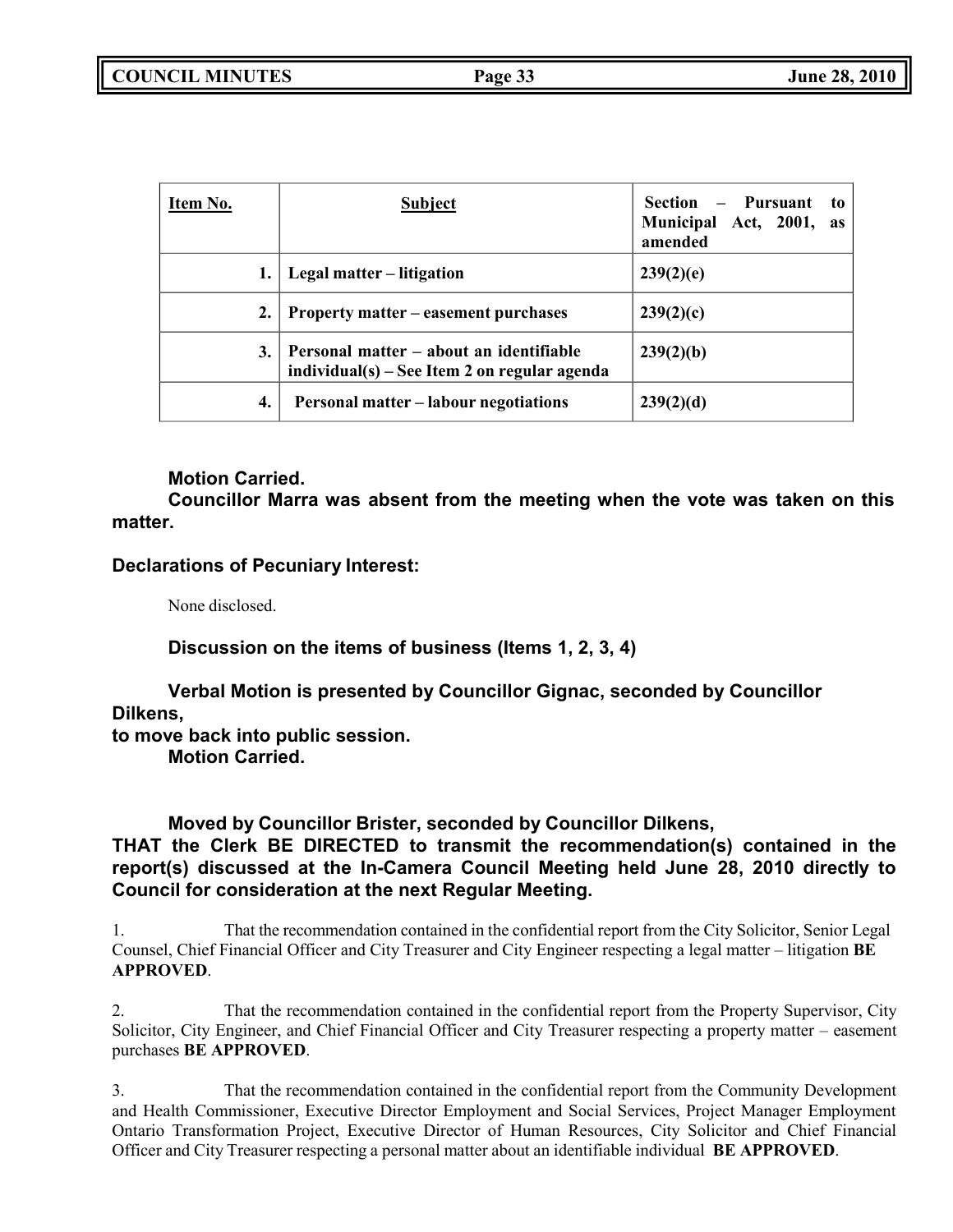| <b>COUNCIL MINUTES</b> | Page 34 | <b>June 28, 2010</b> |
|------------------------|---------|----------------------|
|------------------------|---------|----------------------|

4. That the confidential verbal update respecting a personal matter – labour negotiations **BE RECEIVED FOR INFORMATION**, and further, that Administration proceed in accordance with the verbal instructions of Council.

**Motion Carried. Councillors Jones, Lewenza and Hatfield voting nay on Item 3.**

**Moved by Councillor Dilkens, seconded by Councillor Brister, That the special meeting of council held June 28, 2010 BE ADJOURNED. (Time: 6:09 p.m.)**

**Motion Carried.**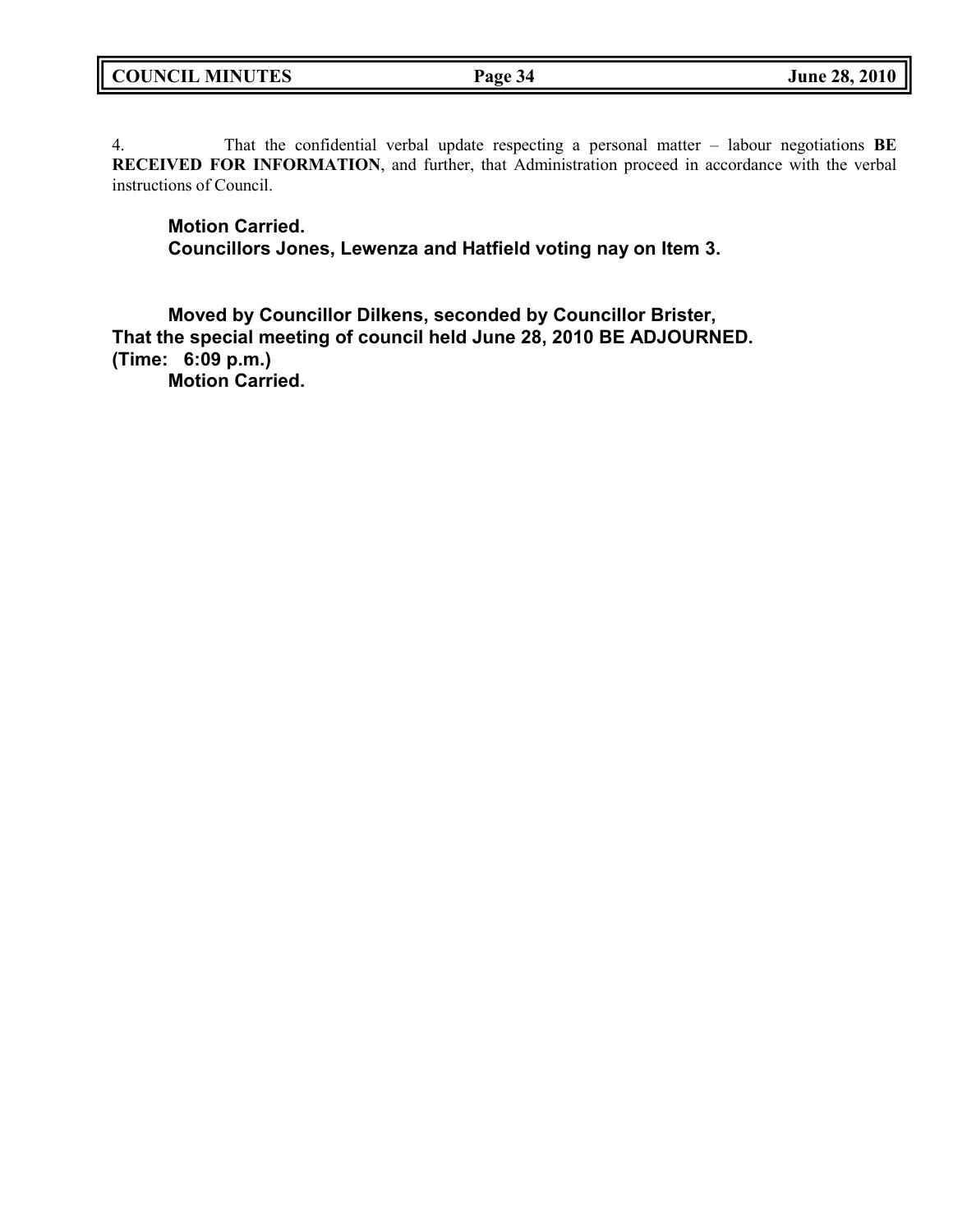**ADOPTED** by Council at its meeting held June 28, 2010 [**M187-2010**] KK Windsor, Ontario June 28, 2010

# **REPORT NO. 282** of the **Windsor Heritage Committee** at its meeting held May 12, 2010 5:30 o'clock p.m. Meeting Room 405, 400 City Hall Square East

**Present:** Andrew Foot, Vice Chair Councillor Percy Hatfield Councillor Fulvio Valentinis Lynn Raeburn Baker Gudrin Bildfell Simon Chamely Dr. Paul DeMarco Jeffrey Mellow Noreen Slack

Your Committee submits the following recommendation:

That there is **NO OBJECTION** to the proposed demolition of the east most 7.62 m (25 ft) of the Jeanne Mance Residence of Hotel-Dieu Grace Hospital located at 1086 Ouellette Avenue, a listed (not designated) heritage property under provisions of Part IV of the *Ontario Heritage Act*, because removal will not result in a diminution of cultural heritage value or interest.

*NOTE:* The report of the Heritage Planner dated April 30, 2010 regarding the Proposed Partial Demolition of the Hotel-Dieu Jeanne Mance Residence, 1086 Ouellette is *attached.*

**CHAIR**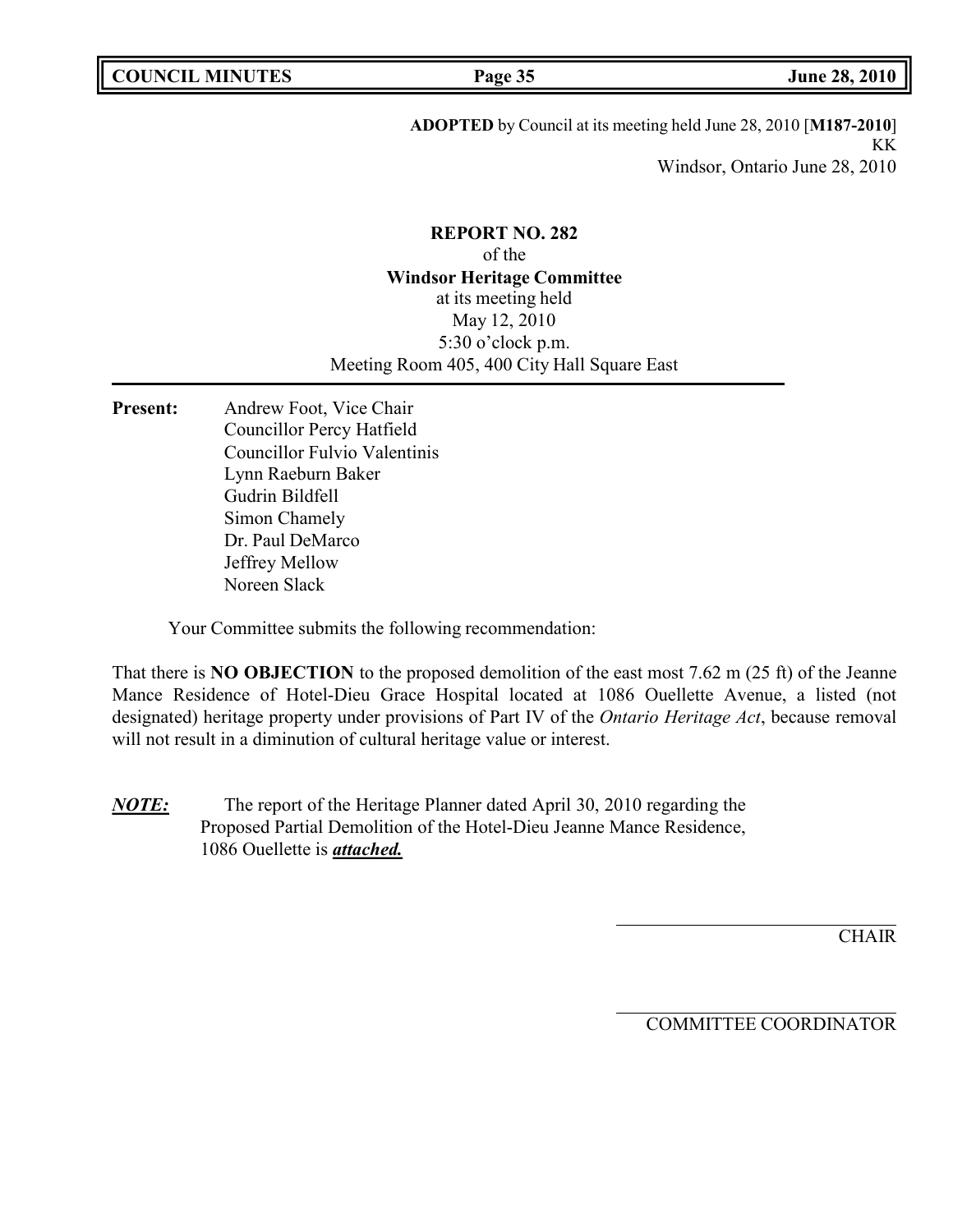### **ADOPTED** by Council at its meeting held June 28, 2010 [**M188-2010**] KK Windsor, Ontario June 28, 2010

#### **REPORT NO. 284**

of the **Windsor Heritage Committee** at its meeting held June 9, 2010 5:30 o'clock p.m. Meeting Room 405, 400 City Hall Square East

Present: Robin Easterbrook, Chair Tony Amato Lynn Raeburn Baker Gudrin Bildfell Simon Chamely Dr. Paul DeMarco Andrew Foot Janice Marchand Noreen Slack

Your Committee submits the following recommendation:

That **NO ACTION** be taken in response to the proposed demolition of the building on the property at 1493 Parent Avenue which is listed on the Windsor Municipal Heritage Register under provisions of *Part IV of the Ontario Heritage Act*.

*NOTE:* The report of the Heritage Planner dated June 2, 2010 is attached as background information.

**CHAIR**